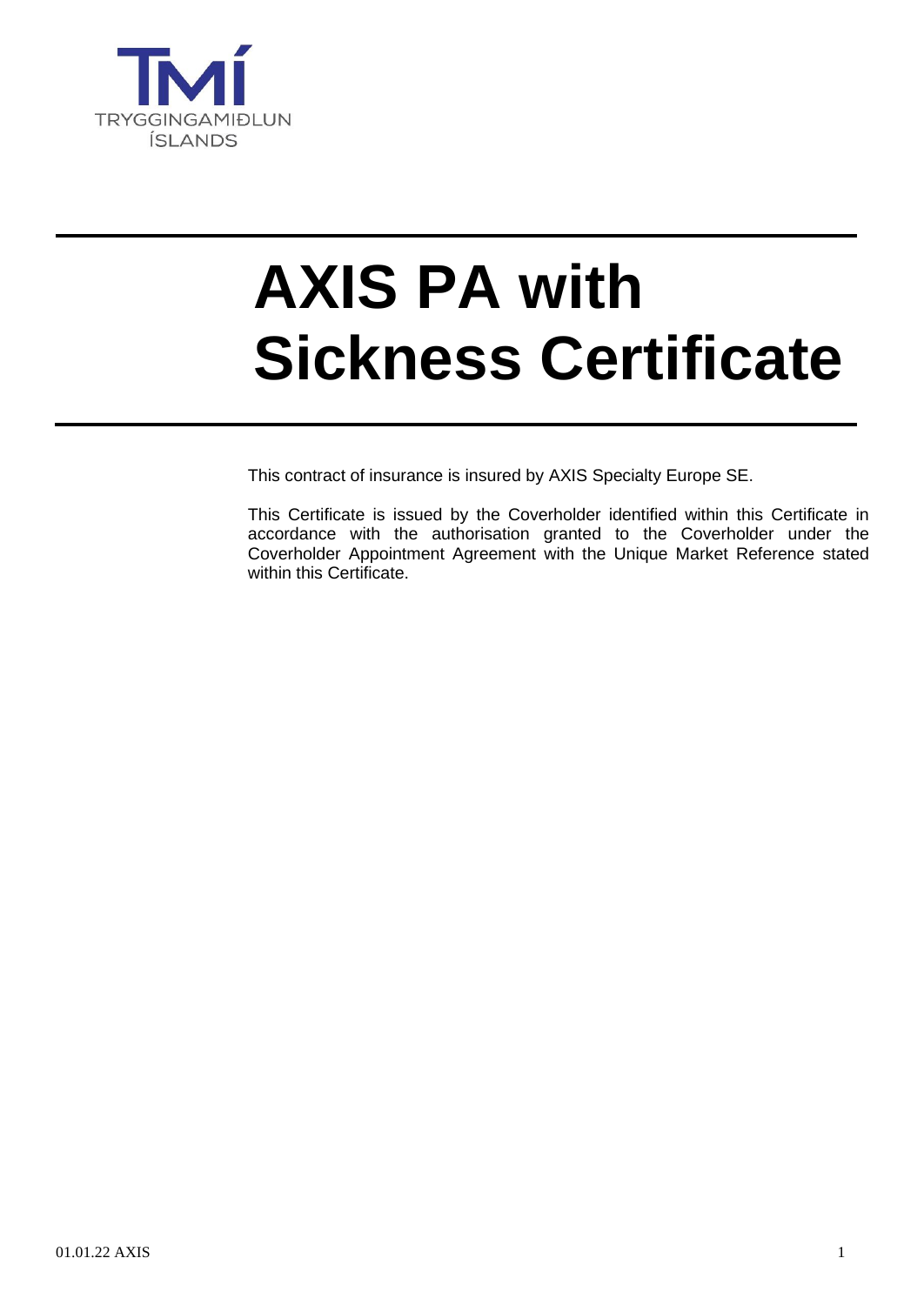

## **THE SCHEDULE**

**This Certificate comprises a Certificate Jacket, the Schedule Wording and all other provisions, conditions, and warranties attached and any endorsements issued.**

## **Coverholder Appointment Agreement Unique Market Reference (UMR) B1511220031KG**

## **Type of Insurance: Accident and Illness Insurance**

Insurance/Certificate No: Contract No (if any):

Proposal dated:

**Your** name: **Your** date of birth:

**Your** address:

**Your** business or occupation:

The **period of insurance** is from: to: both days inclusive at **your** address and for such further period or periods as may be mutually agreed upon.

Sum(s) Insured / Limits of Liability / Excess and Deductibles.

As per Schedule of Benefits Attached.

The premium: The premium Tax: Insurance Premium Tax:

The geographical limits of this insurance: World-wide

Insurer:

AXIS Specialty Europe SE is authorised by the Central Bank of Ireland and subject to limited regulation by the Financial Conduct Authority. Details about the extent of our regulation by the Financial Conduct Authority are available on request. AXIS Specialty Europe SE is registered in Ireland (Registration Number 353402) at Mount Herbert Court, 34 Upper Mount Street, Dublin 2, Ireland. ASE is authorised by the Central Bank of Ireland and subject to limited regulation by the UK Financial Conduct Authority.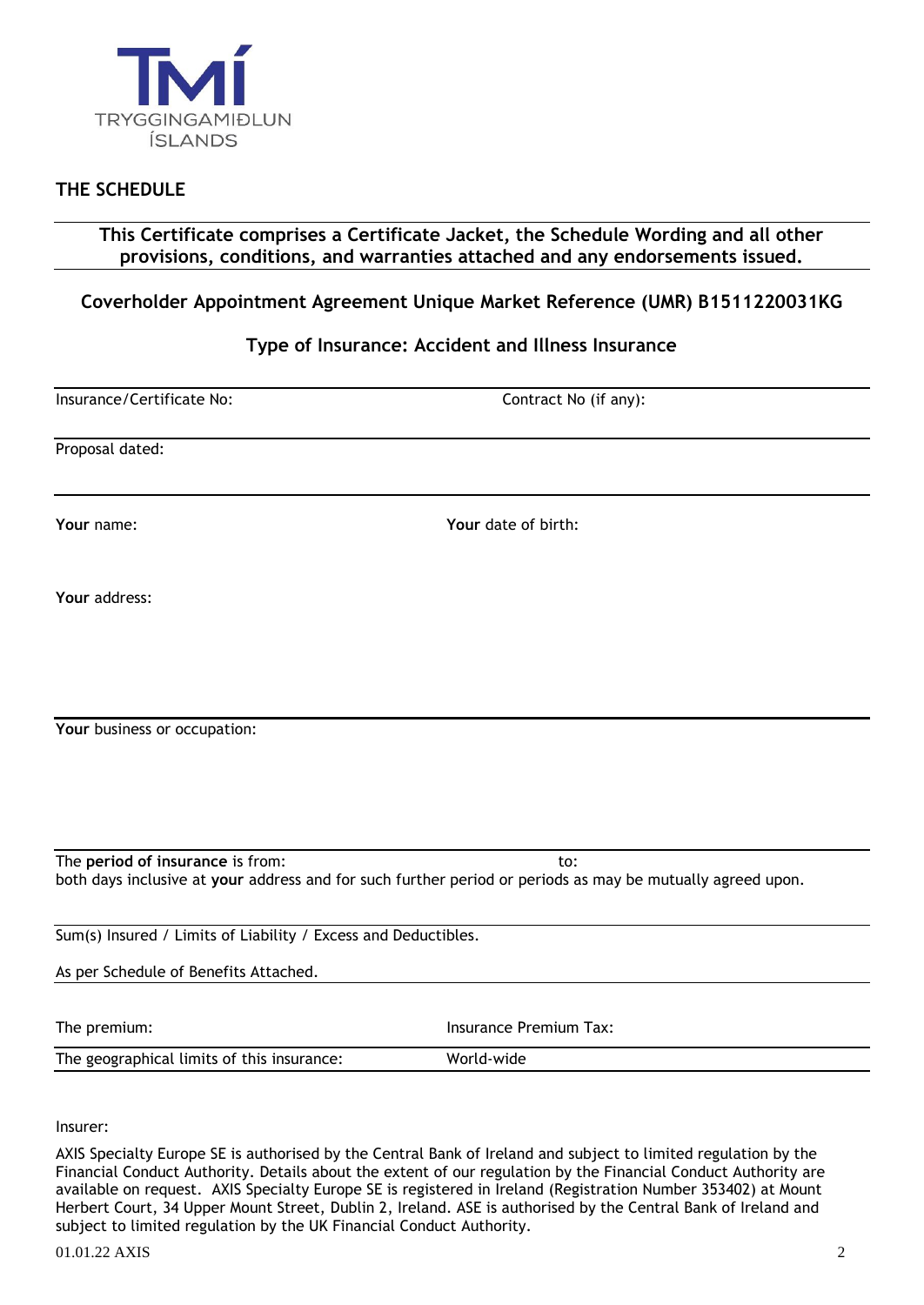

Coverholder:

Tryggingamiðlun Íslands. Hlíðasmári 12,201 Kópavogur. Tel: + 354 553 6688. E-mail: [tmi@tmi.is](mailto:tmi@tmi.is)

Coverholder Registration Number:113846CJK

The Coverholder acts as an agent of AXIS Specialty Europe SE in performing its duties under the Coverholder Appointment Agreement with the Unique Market Reference stated within Certificate.

Wording and additional forms attached hereto and any special conditions:

Law applicable to this contract (being which territory's law will be used to determine a dispute relating to this contract):

\_\_\_\_\_\_\_\_\_\_\_\_\_\_\_\_\_\_\_\_\_\_\_\_\_\_\_\_\_\_\_\_\_\_\_\_\_\_\_\_\_\_\_\_\_\_\_\_\_\_\_\_\_\_\_\_\_\_\_\_\_\_\_\_\_\_\_\_\_\_\_\_\_\_\_\_\_\_\_\_\_\_\_\_\_\_\_\_\_\_\_\_\_\_\_\_\_\_\_

Iceland

Jurisdiction applicable to this contract (being the territory in which any dispute relating to this contract will be heard):

Iceland

This contract is only valid if at the time of inception and each renewal thereafter **your** domiciled address is in Iceland. Claims

In the event that you wish to make a claim under this contract, please notify your Broker.

**Your broker** contact details:

Complaints:

In the event you wish to make a complaint, please refer to:

Tryggingamiðlun Íslands - TMI Hlíðasmári 12 200 Kópavogur Tel: + 354 553 6688 E-mail: [tmi@tmi.is](mailto:tmi@tmi.is)

Full details of the complaint process are contained within the Wording.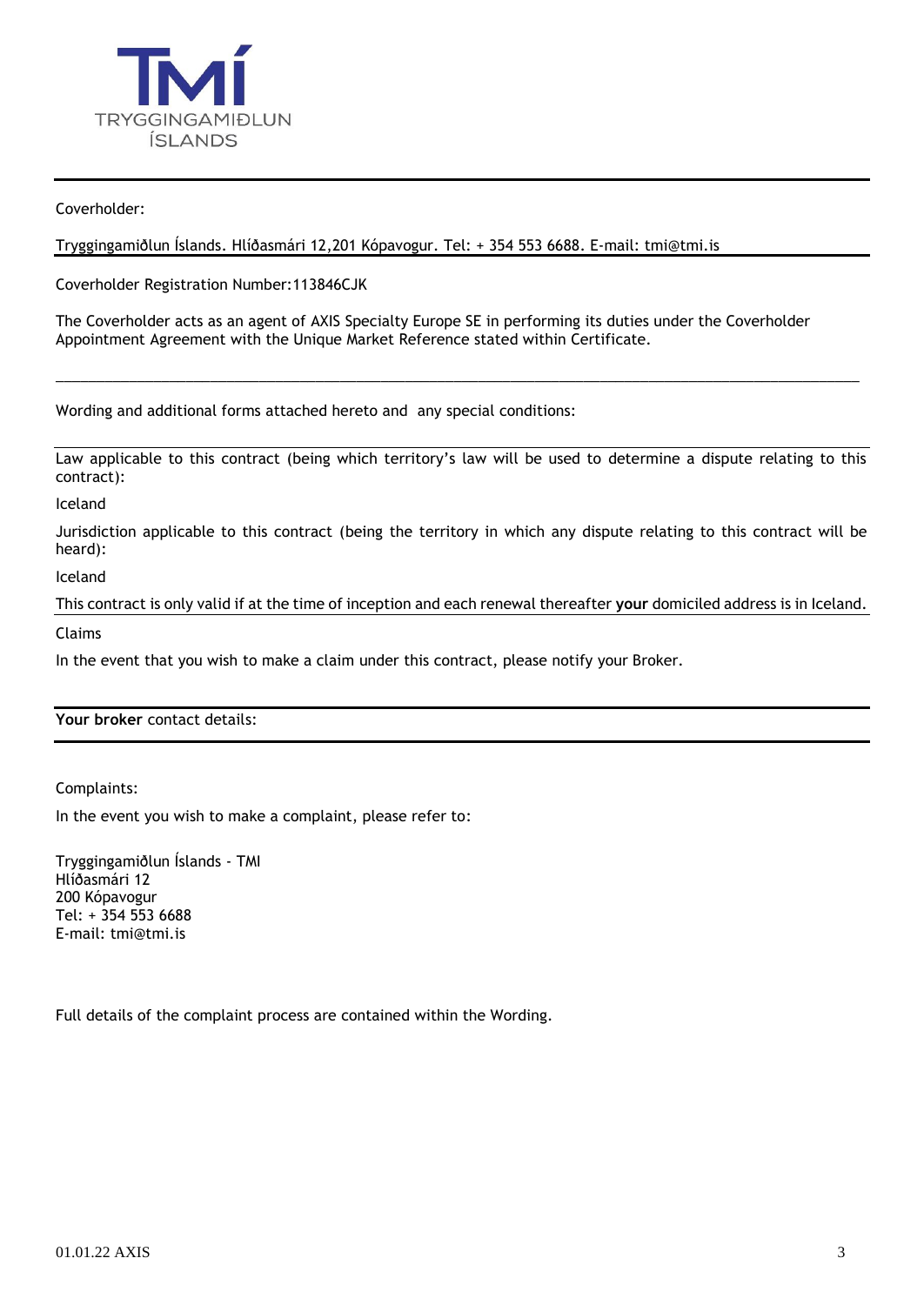

## **The insurance contract**

In return for payment of the premium shown in the **schedule**, **we** agree to insure **you,** subject to the terms and conditions contained in or endorsed on this contract of insurance, against **bodily injury** and/or **illness** in the manner and to the extent provided in this contract during the **period of insurance**.

The premium becomes due when the insurance is issued, unless agreed differently by **us**. Payment of the premium is a pre-condition for initiating **our** liability.

Signed by: **Coverholder** 

Dated in London:

Cancellation administration charge:

This Certificate is only valid if it bears the signature of the Coverholder, on behalf of AXIS Specialty Europe SE.

#### **SCHEDULE OF BENEFITS**

This insurance covers only such of the following benefits as have an amount inserted against them. Where benefits are not insured the words ¨NOT COVERED¨ are shown

**\_\_\_\_\_\_\_\_\_\_\_\_\_\_\_\_\_\_\_\_\_\_\_\_\_\_\_\_\_\_\_\_\_\_\_\_\_\_\_\_\_\_\_\_\_\_\_\_\_\_\_\_\_\_\_\_\_\_\_\_\_\_\_\_\_\_\_\_\_\_\_\_\_\_\_\_\_\_\_\_\_\_\_\_\_\_\_\_\_**

#### **BENEFITS PAYABLE IN RESPECT OF SECTION ONE: ACCIDENT**

| 1. | <b>Accidental Death</b>            | <b>CURRENCY XXXX</b>                                                                                                                                                                                                   |
|----|------------------------------------|------------------------------------------------------------------------------------------------------------------------------------------------------------------------------------------------------------------------|
| 2. | Permanent total disablement        | <b>CURRENCY XXXX</b>                                                                                                                                                                                                   |
|    | As per detailed in the 'Table of   |                                                                                                                                                                                                                        |
|    | Compensation'                      |                                                                                                                                                                                                                        |
| 3. | Permanent partial disablement      | Up to a maximum of CURRENCY XXXX                                                                                                                                                                                       |
|    | As per detailed in the 'Table of   |                                                                                                                                                                                                                        |
|    | Compensation'                      |                                                                                                                                                                                                                        |
| 4. | <b>Temporary total disablement</b> | <b>CURRENCY XXXX</b> per week                                                                                                                                                                                          |
|    |                                    | During such disablement for a maximum of<br>consecutive weeks (benefit period) regardless of<br>the number of accidents commencing  days<br>after the date on which you first became disabled<br>(elimination period). |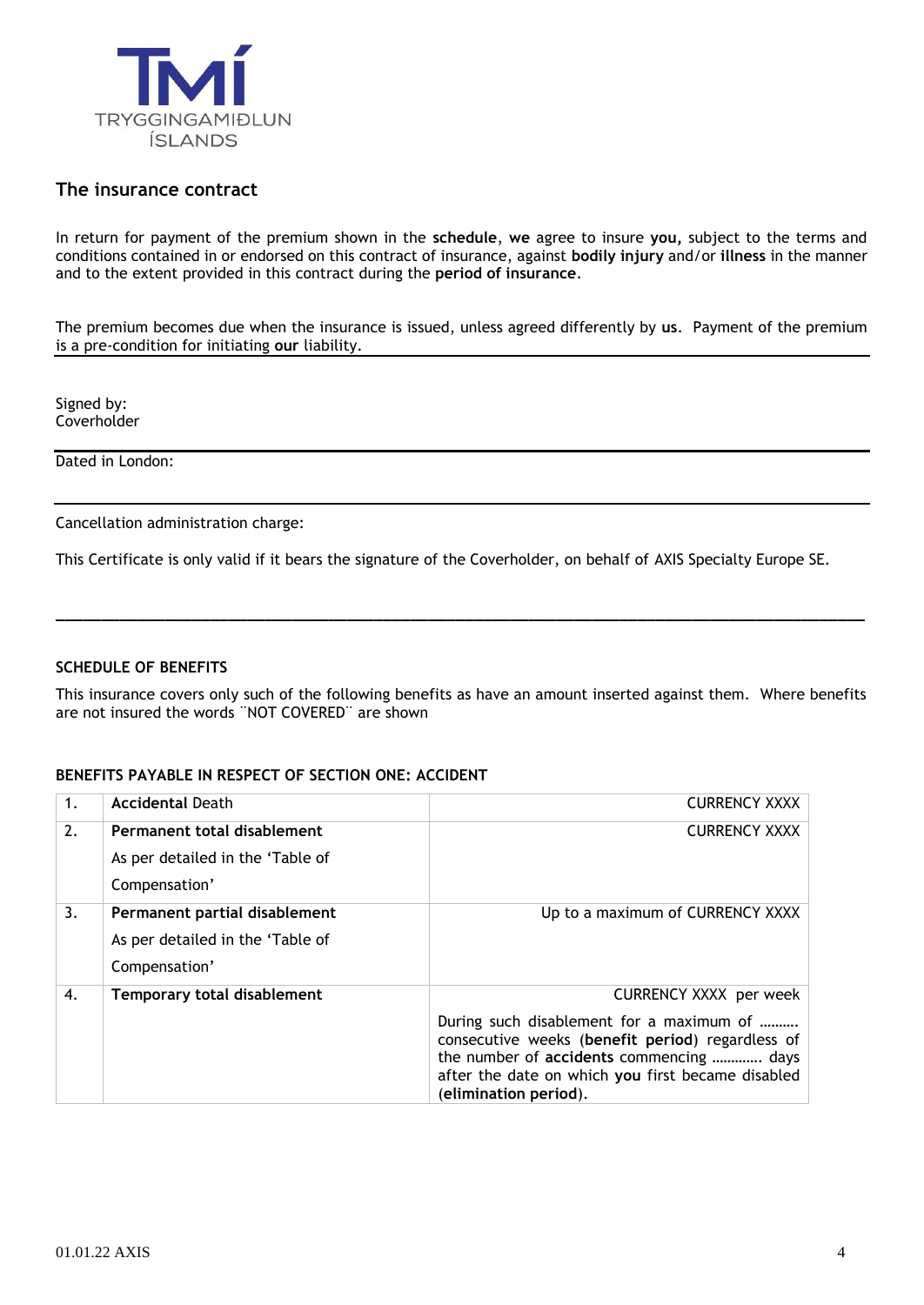

## **BENEFITS PAYABLE IN RESPECT OF SECTION TWO: ILLNESS**

|    | Loss of sight of both eyes         | <b>CURRENCY XXXX</b>                                                                                                                                                                                                   |
|----|------------------------------------|------------------------------------------------------------------------------------------------------------------------------------------------------------------------------------------------------------------------|
| 2. | Permanent total disablement        |                                                                                                                                                                                                                        |
|    |                                    | <b>CURRENCY XXXX</b>                                                                                                                                                                                                   |
| 3. | Permanent partial disablement      | Up to a maximum of CURRENCY XXXX                                                                                                                                                                                       |
| 4. | <b>Temporary total disablement</b> | <b>CURRENCY XXXX</b> per week                                                                                                                                                                                          |
|    |                                    | During such disablement for a maximum of<br>consecutive weeks (benefit period) regardless of<br>the number of illnesses commencing  days<br>after the date on which you first became disabled<br>(elimination period). |

The maximum **benefit period** in respect of **temporary total disablement** will be the **benefit period** shown above, following the expiry of the **elimination period.**The maximum benefit in respect of **temporary total disablement** will be as the benefit table shows above, although never higher than 75% of average gross income from previous 6 months before claim event.

Benefit will not be payable under more than one of the items above in respect of the consequences of one **accident** or of one **illness**, with the exception of **temporary total disablement** where the first 104 weeks can be paid in addition to any lump sum benefit payable. When a lump sum benefit has been paid, payments due to **temporary total disablement** will stop.

## 1. **Home and Workplace alterations expenses** Up to a maximum of GBP 3,750 2. **Hospital benefits** Up to a maximum of GBP 50 per day for each completed 24 hours spent as an inpatient of a registered hospital. 3. **Medical & travel reimbursement expenses whilst travelling abroad** As per the Sjúkratryggingar Íslands (Icelandic Health Insurance) any one **accident** up to a maximum of GBP 25,000 in excess of the first GBP 250 incurred. 4. **Dental** Up to a maximum of GBP 3,500 **Excess amount** Medical Expenses GBP 250 Dental GBP 200

#### **BENEFITS PAYABLE IN RESPECT OF SECTION THREE: ENHANCED ACCIDENT BENEFITS**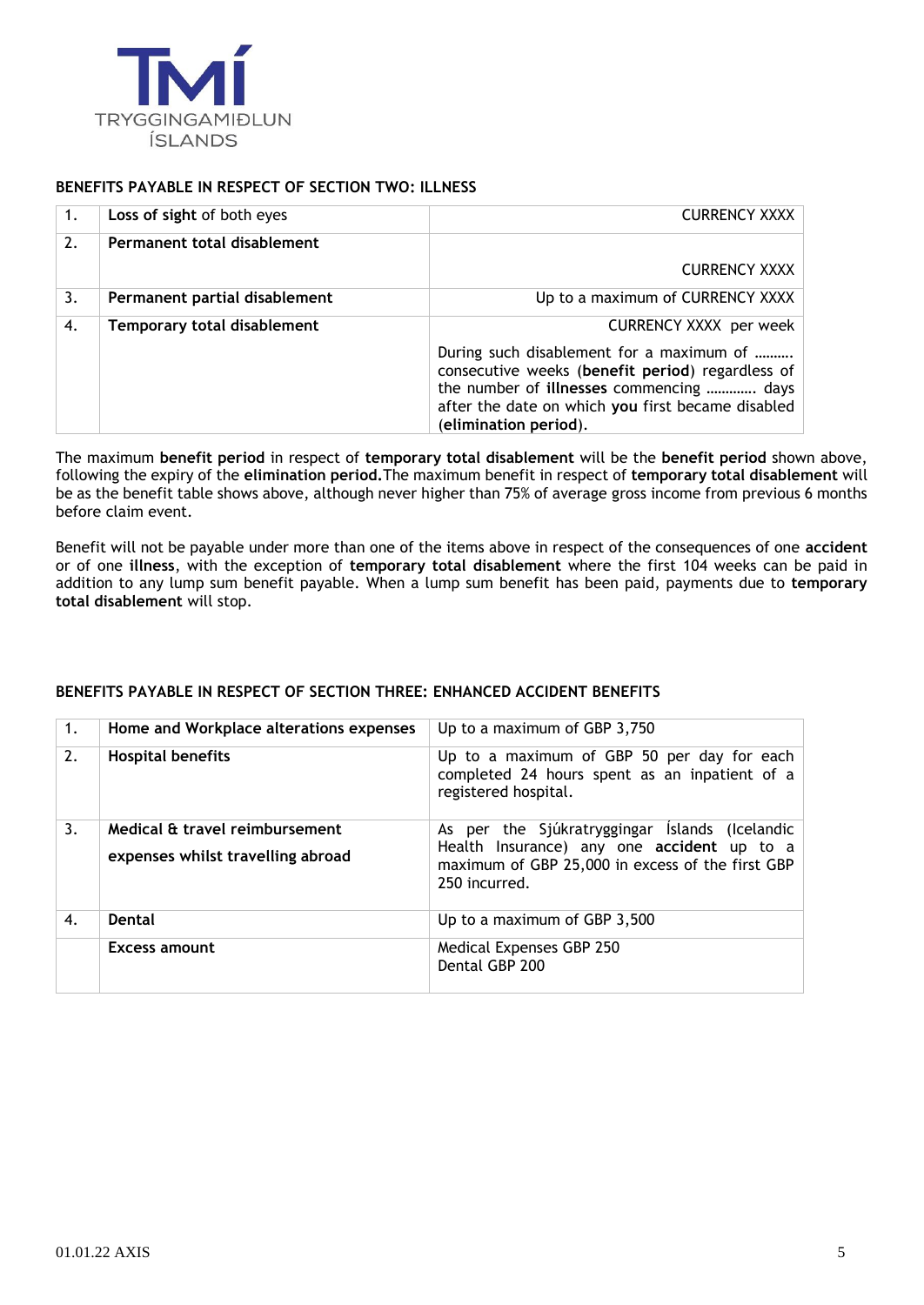

## **DETAILED TABLES OF COMPENSATION FOR PERMANENT DISABILITY**

This insurance covers only the following benefits if they are shown to have an amount inserted against them in **your schedule**.

## **PERMANENT TOTAL DISABLEMENT – TABLE OF COMPENSATION**

| Injury                                              | Percentage of   |
|-----------------------------------------------------|-----------------|
|                                                     | benefit payable |
| <b>Permanent Total Disablement</b>                  | 100%            |
| Total loss of sight of both eyes                    | 100%            |
| Loss of arm and/or hand                             | 100%            |
| Complete deafness of both ears, of traumatic origin | 100%            |
| Removal of lower jaw                                | 100%            |
| Loss of speech                                      | 100%            |
| Loss of one arm and/or one leg                      | 100%            |
| Loss of one arm and/or one foot                     | 100%            |
| Loss of one hand and/or one foot                    | 100%            |
| Loss of one leg and/or one hand                     | 100%            |
| Loss of both legs                                   | 100%            |
| Loss of both feet                                   | 100%            |

#### **PERMANENT PARTIAL DISABLEMENT – TABLE OF COMPENSATION**

| <u>Injury</u>                                                                              | Percentage of   |
|--------------------------------------------------------------------------------------------|-----------------|
|                                                                                            | benefit payable |
| Loss of osseous substance of the skull in all its thickness: -                             |                 |
| surface of at least 6 sq. cm                                                               | 40%             |
| surface of 3 to 6 sq. cm                                                                   | 20%             |
| surface of less than 3 sq. cm                                                              | 10%             |
| Partial removal of lower jaw, rising section in its entirety or half of the maxillary bone | 50%             |
| Loss of one eye                                                                            | 50%             |
| Complete deafness of one ear                                                               | 40%             |
| Considerable loss of osseous substance of the arm (definite and incurable lesion)          | 50%             |
| Total paralysis of the upper limb (incurable lesion of nerves)                             | 65%             |
| Total paralysis of the circumflex Nerve                                                    | 20%             |
| Shoulder anchylosis                                                                        | 40%             |
| Elbow anchylosis in favourable position (15 degrees round the right angle)                 | 25%             |
| in unfavourable position                                                                   | 40%             |
| Extensive loss of osseous substance of the two bones of the forearm                        |                 |
| (definite and incurable lesion)                                                            | 40%             |
| Total paralysis of the median Nerve                                                        | 45%             |
| Total paralysis of the radial nerve at the torsion cradle                                  | 40%             |
| Total paralysis of the forearm radial nerve                                                | 30%             |
| Total paralysis of the hand radial nerve                                                   | 20%             |
| Total paralysis of the cubital Nerve                                                       | 30%             |
| Anchylosis of the wrist in favourable position (straight and in pronation)                 | 20%             |
| Anchylosis of the wrist in unfavourable position (flexion or                               |                 |
| strained extension of supine position)                                                     | 30%             |
| Total loss thumb                                                                           | 25%             |
| Partial loss of thumb (ungula phalanx)                                                     | 10%             |
| Total anchylosis of thumb                                                                  | 20%             |
| Total amputation of forefinger                                                             | 15%             |
| Amputation of two phalanges of forefinger                                                  | 10%             |
| Amputation of the ungual phalanx of forefinger                                             | 5%              |
| Simultaneous amputation of thumb and forefinger                                            | 35%             |
| Amputation of thumb and a finger other than forefinger                                     | 25%             |
| Amputation of two fingers other than thumb and forefinger                                  | 12%             |
| Amputation of three fingers other than thumb and forefinger                                | 25%             |
| 01.01.22 AXIS                                                                              | 6               |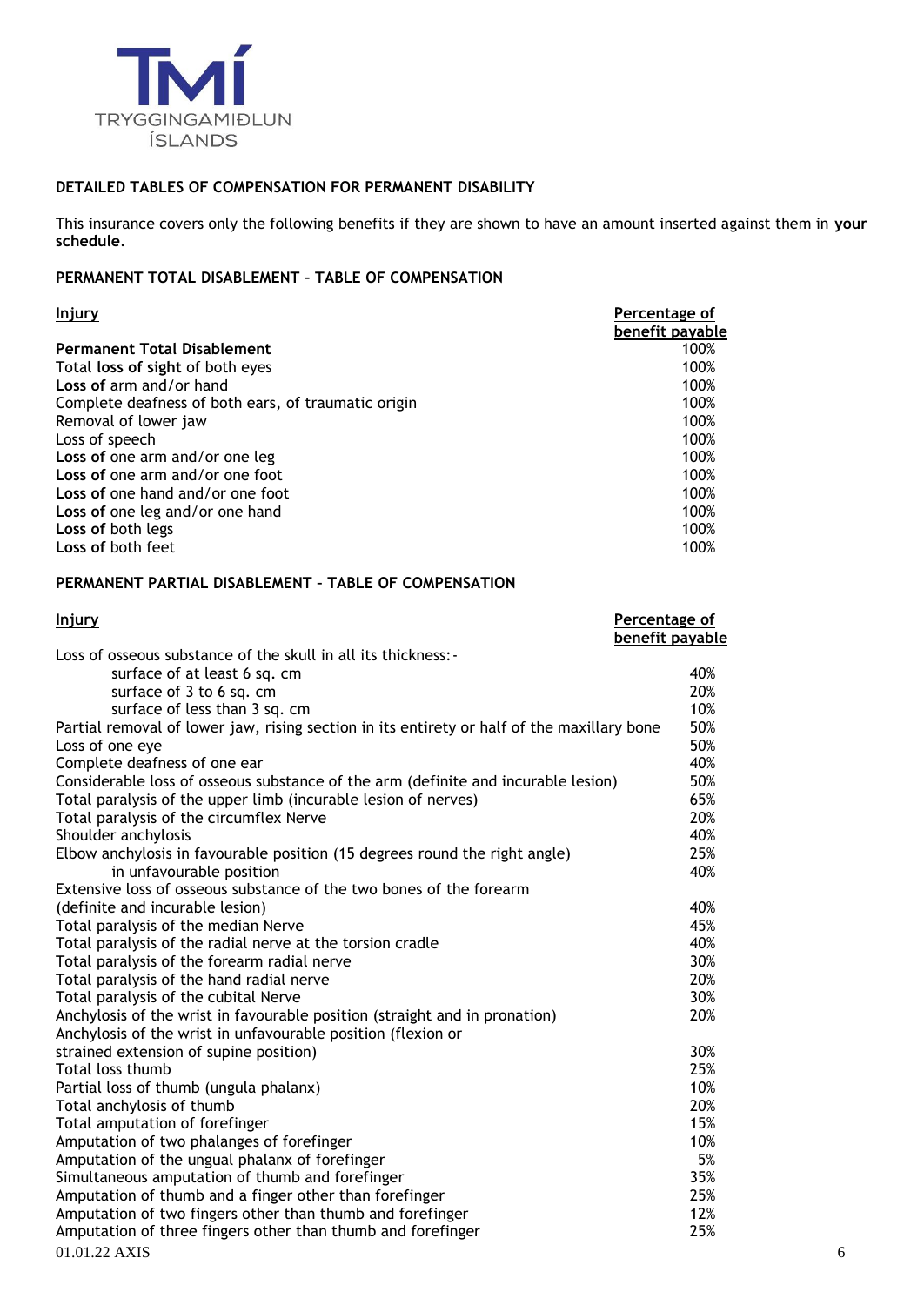

| Amputation of four fingers including thumb                                              | 75% |
|-----------------------------------------------------------------------------------------|-----|
| Amputation of four fingers excluding thumb.                                             | 50% |
| Amputation of median finger                                                             | 10% |
| Amputation of a finger other than thumb, forefinger and median                          | 7%  |
| Amputation of thigh (upper half)                                                        | 60% |
| Amputation of thigh (lower half) and leg                                                | 50% |
| Total loss of foot (tibio-tarsal disarticulation)                                       | 45% |
| Partial loss of foot (sub-ankle-bone disarticulation)                                   | 40% |
| Partial loss of foot (Medio-tarsal disarticulation).                                    | 35% |
| Partial loss of foot (tarso-metatarsal disarticulation)                                 | 30% |
| Total paralysis of lower limb (incurable nerve lesion)                                  | 60% |
| Complete paralysis of the external popliteal sciatic nerve                              | 30% |
| Complete paralysis of the internal popliteal sciatic nerve                              | 20% |
| Complete paralysis of the two nerves popliteal sciatic external and internal)           | 40% |
| Anchylosis of the hip                                                                   | 40% |
| Anchylosis of the knee                                                                  | 20% |
| Loss of osseous substance from the thigh or both bones of the leg (incurable condition) | 60% |
| Loss of osseous substance of the knee-pan with considerable separation                  |     |
| of the fragments and considerable difficulty of movements in stretching the leg         | 40% |
| Loss of osseous substance of the knee-pan while the movements are preserved             | 20% |
| Shortening of the lower limb at least 5 cm                                              | 30% |
| Shortening of the lower limb at 3 to 5 cm.                                              | 20% |
| Shortening by 1 to 3 cm                                                                 | 10% |
| Total amputation of all toes                                                            | 25% |
| Amputation of four toes including big toe                                               | 20% |
| Amputation of four toes                                                                 | 10% |
| Anchylosis of the big toe                                                               | 10% |
| Amputation of two toes                                                                  | 5%  |
| Amputation of one toe other than the big toe                                            | 3%  |

Permanent **scarring** disfigurement resulting from **accidental bodily injury** to the combined area of the face and neck:

## **BENEFIT**

| 5% to 10% visible surface area disfigurement:    | 25%  |
|--------------------------------------------------|------|
| 11% to 24% visible surface area disfigurement:   | 50%  |
| 25% and more visible surface area disfigurement: | 100% |

Permanent **scarring** disfigurement resulting from **accidental bodily injury** to the remaining parts of the body other than the face and neck:

#### **BENEFIT**

| 10% surface area disfigurement:         | 10%  |
|-----------------------------------------|------|
| 11% to 24% surface area disfigurement:  | 40%  |
| 25% to 49% surface area disfigurement:  | 75%  |
| 50% or more surface area disfigurement: | 100% |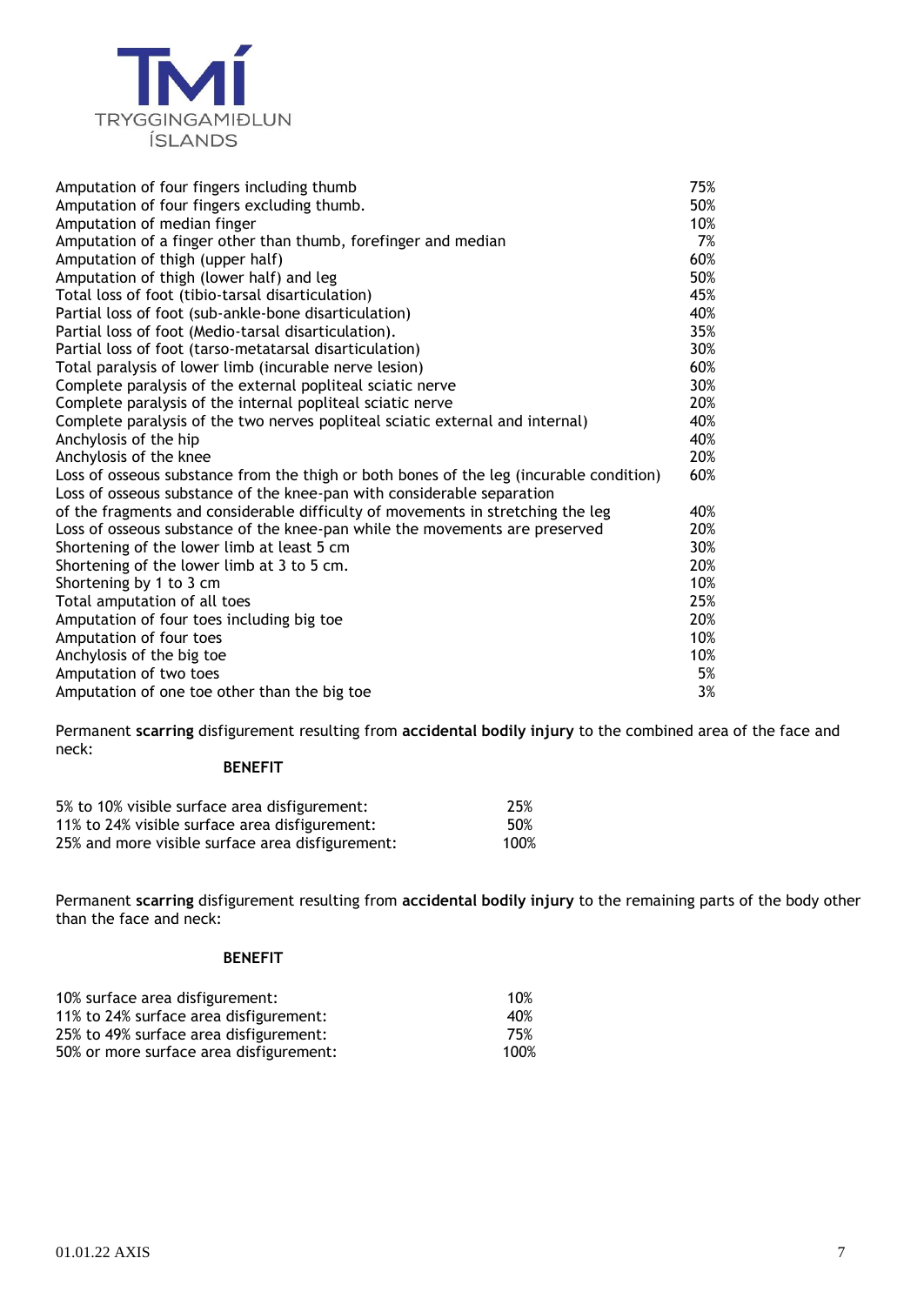

## **Contents Page**

| Definitions                                       |    |
|---------------------------------------------------|----|
| Important information                             |    |
| Information you have given us                     |    |
| Notifying us of any changes or inaccuracies       | 12 |
| Cancelling this insurance                         | 12 |
| Refund of premium                                 | 12 |
| What is covered                                   | 13 |
| Section One - Accident                            | 13 |
| Section Two - Illness                             | 14 |
| Section Three - Enhanced benefits (accident only) | 15 |
| What is not covered                               | 16 |
| Section One, Two and Three                        | 16 |
| Section Three only                                | 18 |
| How to make a claim                               |    |
| Things you must do                                | 19 |
| How we deal with your claim                       | 19 |
| <b>Fraudulent claims</b>                          | 20 |
| How to make a complaint                           | 20 |
| Compensation arrangements                         | 21 |
| Law and Jurisdiction                              | 21 |
| <b>Policy Format</b>                              |    |
| <b>Data Protection</b>                            | 21 |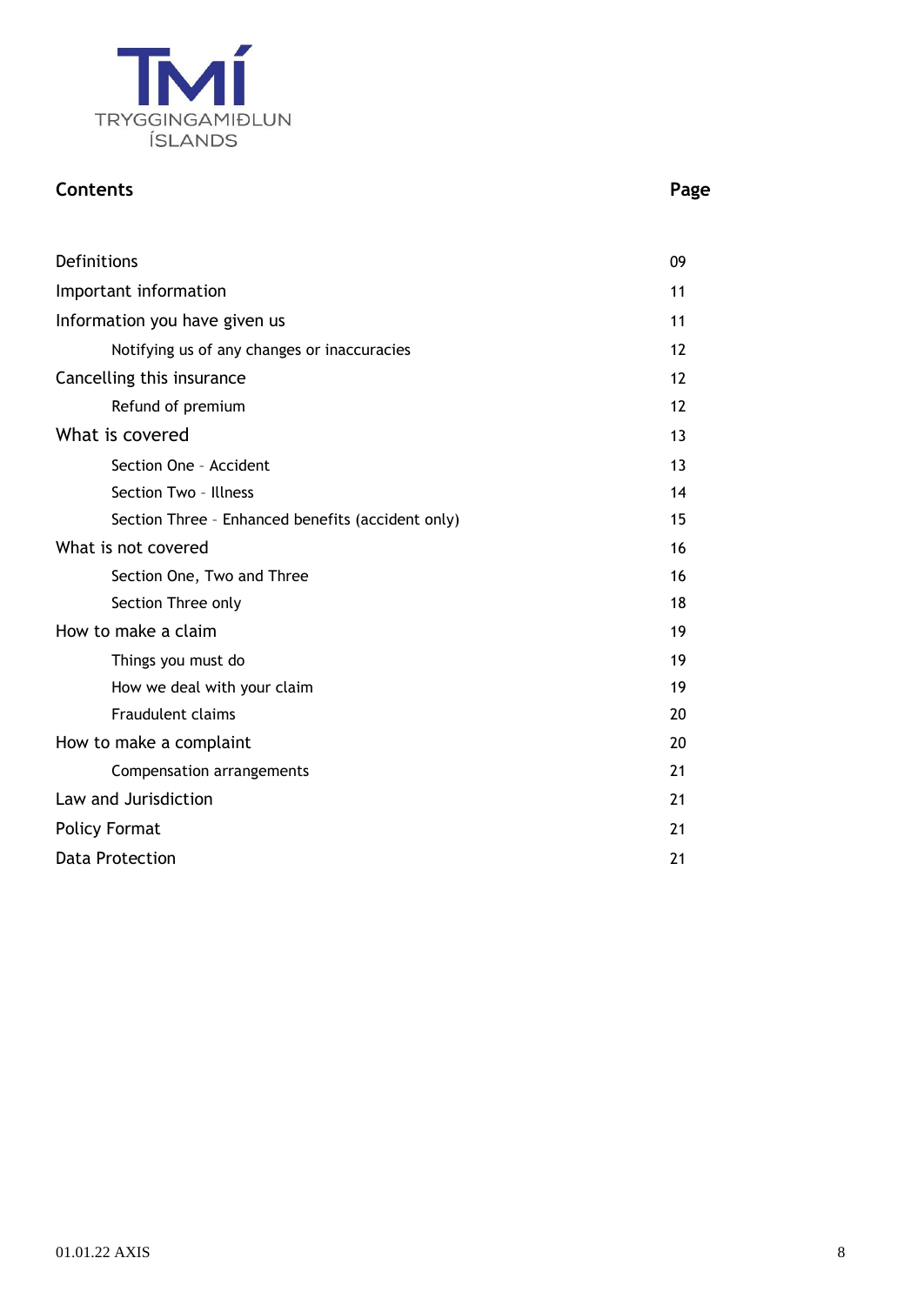

## **Definitions**

**Wherever the following words appear in bold they will have the meanings shown below. Accident/Accidental** means a sudden, unexpected, unusual, specific, external event which occurs at an identifiable time and place during the **period of insurance**. **Benefit period** means the number of consecutive weeks set out in the **schedule** for which **temporary total disablement** benefit is paid. **Bodily injury/Bodily injuries** means identifiable physical injury which **-** is caused by an **accident**, and **-** solely and independently of any other cause (except sickness or disease directly resulting from, or medical or surgical treatment rendered necessary by such injury) results in **your** death or disablement within twelve months from the date of the **accident**. **Elimination period** means the number of consecutive days set out in the **schedule** after the date on which **you** first became disabled which must expire before **temporary total disablement** benefit becomes payable. **Excess** The amount **you** will have to pay towards each separate claim. **Illness/Illnesses** means **your** sickness or disease the symptoms of which first appear during the **period of insurance** and which solely and independently of any other cause results in **your** disablement within twelve consecutive months after the symptoms first appear. **Loss of limb** means permanent loss by physical separation of a hand at or above the wrist or of a foot at or above the ankle and includes permanent total and irrecoverable loss of use of **your** hand, arm, foot or leg. **Loss of sight** means permanent and total **loss of sight** which **we** will consider as having happened: in both eyes if, on the authority of a fully-qualified ophthalmic specialist after correction, the degree of sight **you** have left in both eyes is 3/60 or less on the Snellen scale (meaning **you** can see at not more than three feet what **you** should be able to see at sixty feet); or in one eye if, on the authority of a fully-qualified ophthalmic specialist after correction, the degree of sight **you** have left is 3/60 or less on the Snellen scale (meaning **you** can see at not more than three feet what **you** should be able to see at sixty feet). **Period of insurance** means the time for which this insurance is in place as shown in the **schedule**, or until cancelled. **Permanent total disablement/Permanently totally disabled** means **your** complete and total physical inability arising from **Bodily Injury**  or **Illness** which entirely prevents **you** from attending to **your** usual business or occupation as stated in the **Schedule** and which lasts for twelve continuous months and at the end of such time there is no hope of recovery.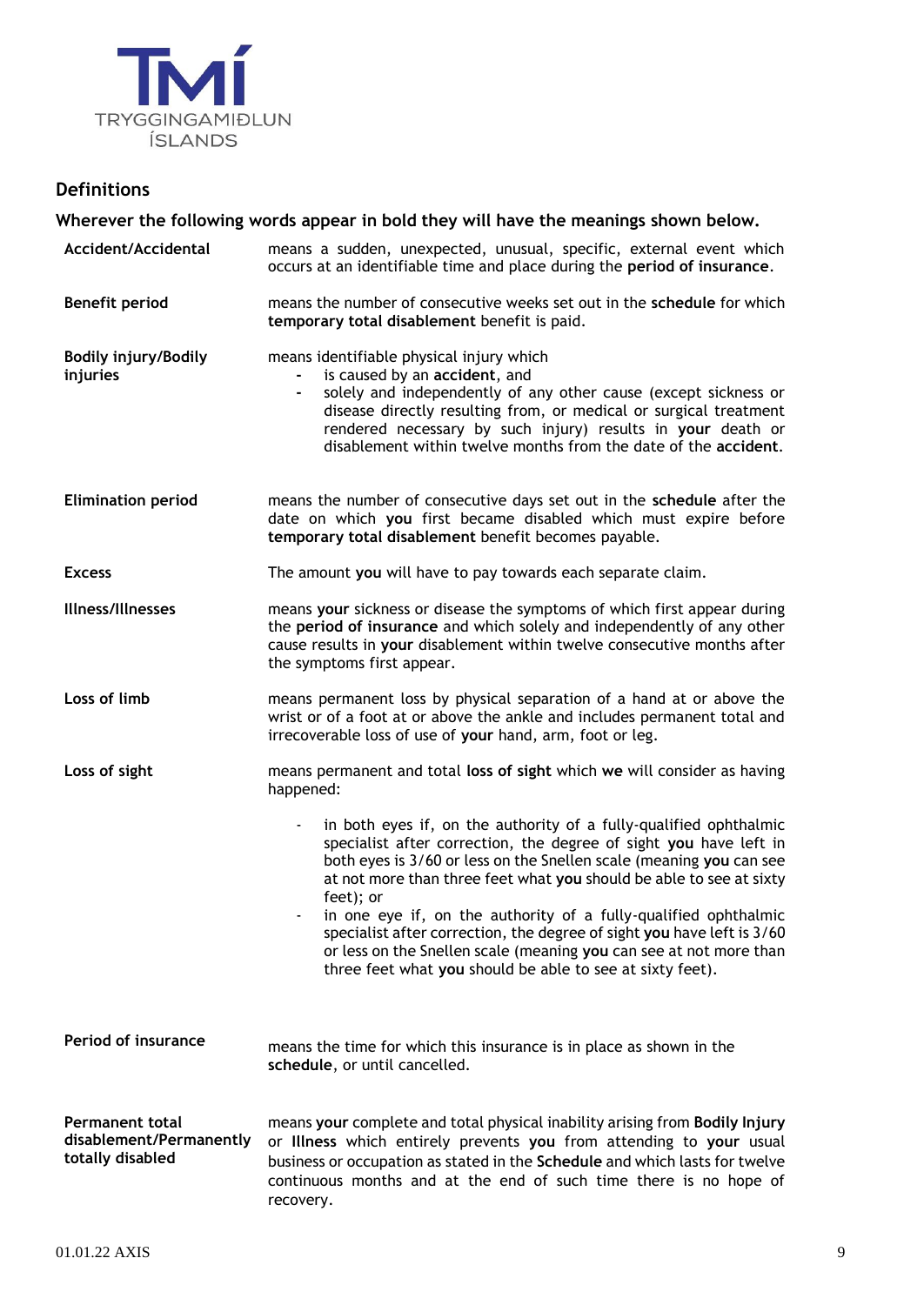

| <b>Permanent Partial</b><br>disablement     | means partial disablement which permanently reduces your ability to<br>perform some but not all of your ordinary daily bodily functions and which<br>lasts twelve consecutive months and at the end of that period is beyond<br>hope of improvement. The percentage of disability is set out in the table<br>of compensation under the permanent partial disability scale included in<br>this document. Where disability is not mentioned in the table of<br>compensation it shall be evaluated by a qualified doctor who will assess<br>the disability. The percentage of disability is subject to the approval of<br>two independent qualified medical practitioners, one to be appointed by<br>you and the other by us. In the event of a dispute an independent third<br>qualified medical practitioner will be appointed, and their decision will<br>be final and binding upon all parties. |
|---------------------------------------------|--------------------------------------------------------------------------------------------------------------------------------------------------------------------------------------------------------------------------------------------------------------------------------------------------------------------------------------------------------------------------------------------------------------------------------------------------------------------------------------------------------------------------------------------------------------------------------------------------------------------------------------------------------------------------------------------------------------------------------------------------------------------------------------------------------------------------------------------------------------------------------------------------|
| <b>Qualified Medical</b><br>Practitioner(s) | means licensed individuals who have either general registration or<br>specialist registration with the specific country's medical board in which<br>they practise including doctors, nursing, pharmacy and dental<br>professionals.                                                                                                                                                                                                                                                                                                                                                                                                                                                                                                                                                                                                                                                              |
| <b>Scarring</b>                             | means the identifiable, permanent and visible marking of the skin from<br>fibrous tissue replacing normal tissues destroyed by bodily injury.                                                                                                                                                                                                                                                                                                                                                                                                                                                                                                                                                                                                                                                                                                                                                    |
| <b>Schedule</b>                             | the pages of this document showing your name, the sums insured, the<br>period of insurance and the sections of this insurance which apply.                                                                                                                                                                                                                                                                                                                                                                                                                                                                                                                                                                                                                                                                                                                                                       |
| <b>Temporary total</b><br>disablement       | means disablement which prevents you from attending to all aspects of<br>your business or occupation.                                                                                                                                                                                                                                                                                                                                                                                                                                                                                                                                                                                                                                                                                                                                                                                            |
| We / us / our                               | <b>AXIS Specialty Europe SE</b>                                                                                                                                                                                                                                                                                                                                                                                                                                                                                                                                                                                                                                                                                                                                                                                                                                                                  |
| you / your                                  | the person named in the schedule.                                                                                                                                                                                                                                                                                                                                                                                                                                                                                                                                                                                                                                                                                                                                                                                                                                                                |
| Your broker                                 | the insurance broker or intermediary shown in the schedule who arranged<br>this insurance on your behalf.                                                                                                                                                                                                                                                                                                                                                                                                                                                                                                                                                                                                                                                                                                                                                                                        |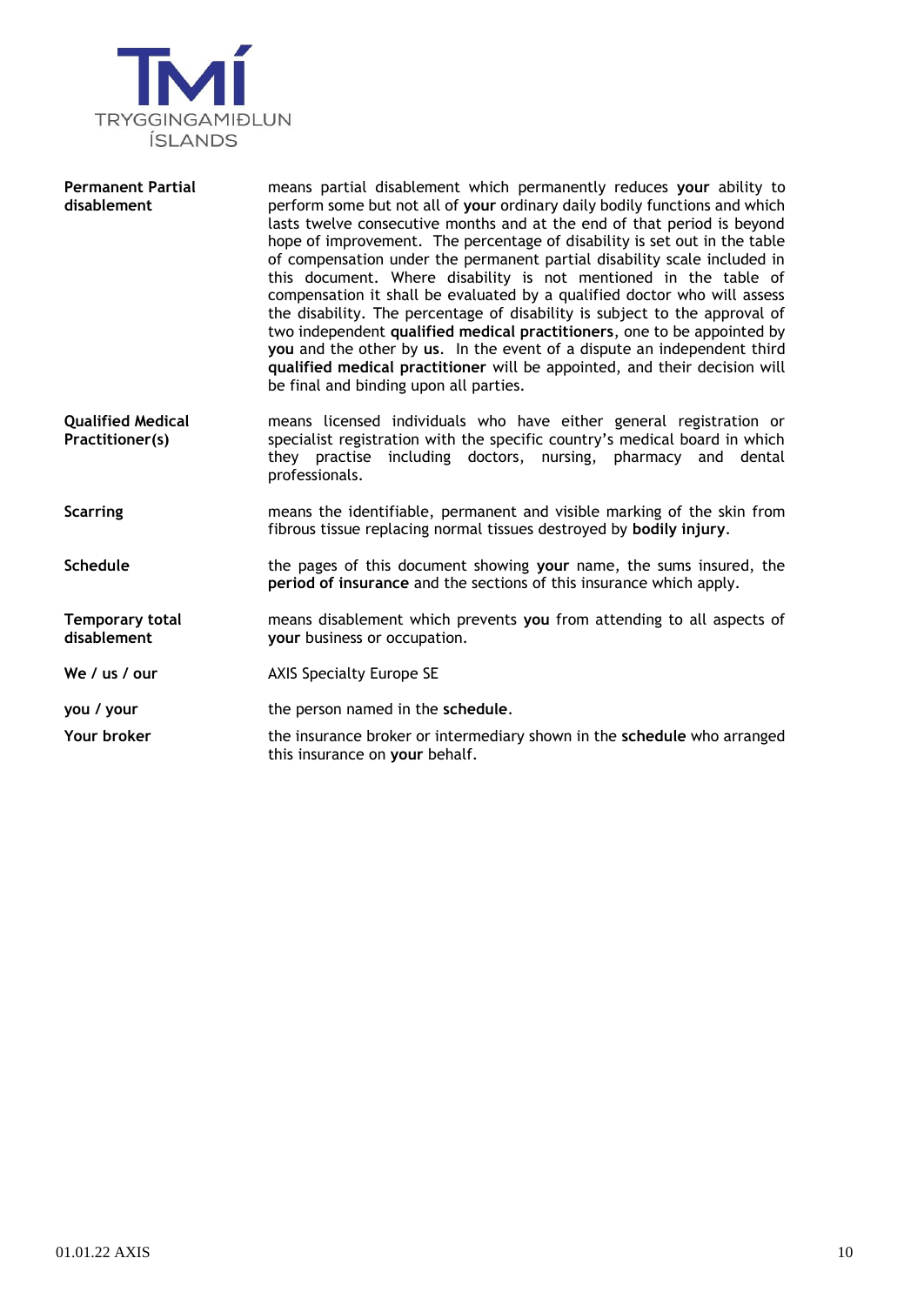

## **Important information**

This document, the **schedule,** and any **endorsement(s)** attached form **your** insurance. This insurance sets out the conditions of the contract of insurance between **you** and **us**. Please read the whole document carefully and keep it in a safe place.

Please note that separate insurance is provided under this insurance for **bodily injury** caused by an **accident** and for **illness**.

It is important that:

- **you** check that the information contained in the **schedule** is accurate and that the **schedule** reflects the coverage sections **you** have requested (see the "Information you have given us" section below);
- **you** notify **us** of any inaccuracies in the information contained in the **schedule**, or of any changes to that information (see the "Notifying us of any changes or inaccuracies" section below);
- **you** comply with the "Things you must do" in the event of a claim (see page 18, **your** duties under each section, and **your** duties under the insurance as a whole.

Failure to comply with the above could adversely affect **your** insurance or any claim **you** make.

## **Information you have given us**

In deciding to accept this insurance and in setting the terms and premium, **we** have relied on the information **you** have given **us**. **You** must take care when answering any questions **we** ask by ensuring that all information provided is accurate and complete.

If **we** establish that **you** deliberately or recklessly provided **us** with false or misleading information **we** will treat this insurance as if it never existed and decline all claims.

If **we** establish that **you** carelessly provided **us** with false or misleading information it could adversely affect **your** insurance and any claim. For example, **we** may:

- treat this insurance as if it had never existed and refuse to pay all claims and return the premium paid. **We** will only do this if **we** provided **you** with insurance cover which **we** would not otherwise have offered; or
- amend the terms of **your** insurance. **We** may apply these amended terms as if they were already in place if a claim has been adversely impacted by **your** carelessness; or
- charge **you** more for **your** insurance or reduce the amount **we** pay on a claim in the proportion the premium **you** have paid bears to the premium **we** would have charged **you**; or
- cancel **your** insurance in accordance with the "Cancelling this insurance" section of this document.

**We** or **your broker** will write to **you** if **we**:

- intend to treat this insurance as if it never existed; or
- need to amend the terms of **your** insurance; or
- require **you** to pay more for **your** insurance.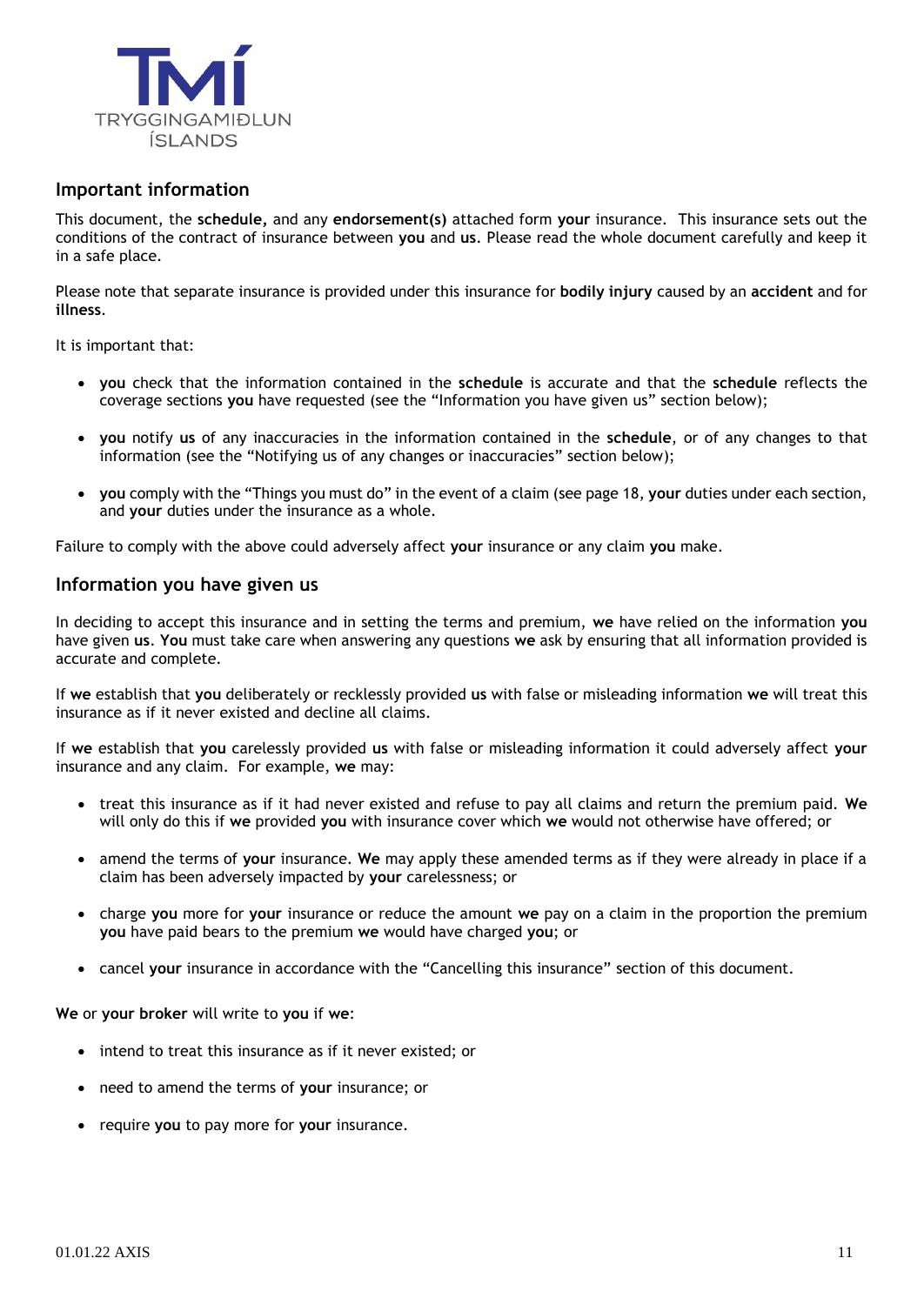

## **Notifying us of any changes or inaccuracies**

If **you** become aware that information **you** have given **us** is inaccurate or has changed, **you** must inform **your broker** as soon as practicable.

When **we** are notified that information **you** previously provided is inaccurate, or of any changes to that information, **we** will tell **you** if this affects **your** insurance. For example, **we** may amend the terms of **your** insurance or require **you** to pay more for **your** insurance or cancel **your** insurance in accordance with the "Cancelling this insurance" section below.

If **you** fail to notify **us** that information **you** have provided is inaccurate, or **you** fail to notify **us** of any changes, this insurance may become invalid and **we** may not pay **your** claim, or any payment could be reduced.

## **Cancelling this insurance**

**You** can cancel this insurance at any time by contacting **your broker** and providing a signed cancellation form given thirty (30) days notice.

**We can cancel this insurance for non-payment of premium by giving fourteen (14) days' notice in writing, only to be issued after 30 days' of your receipt of notice of the premium due date.**

**We** can cancel this insurance, for any other reason other than non-payment of premium, by giving **you** sixty (60) days' notice in writing. **We** will only do this for a valid reason (examples of valid reasons are as follows):

- a change in risk occurring which means that **we** can no longer provide **you** with insurance cover;
- non-cooperation or failure to supply any information or documentation **we** request; or
- threatening or abusive behaviour or the use of threatening or abusive language.

If for any reason the renewal of insurance is rejected at renewal, sixty (60) days notice will be provided in accordance with Icelandic law.

#### **Refund of premium**

This insurance has a cooling off period of thirty (30) days from the start of the **period of insurance**

If **you** cancel this insurance within the cooling off period then, provided **you** have not made a claim, **we** will refund in full any premium **you** have paid.

If this insurance is cancelled outside the cooling off period then, provided **you** have not made a claim, **you** will be entitled to a refund of any premium paid, subject to a deduction for any time for which **you** have been covered. This will be calculated on a proportional basis. For example, if **you** have been covered for six (6) months, the deduction for the time **you** have been covered will be half the annual premium.

If **you** cancel this insurance outside the cooling off period, there will be an additional charge, as stated in the **schedule,** to cover the administrative cost of providing the insurance.

If **we** pay any claim, in whole or in part, then no refund of premium will be allowed. Before paying any claim, premium will need to be paid in full.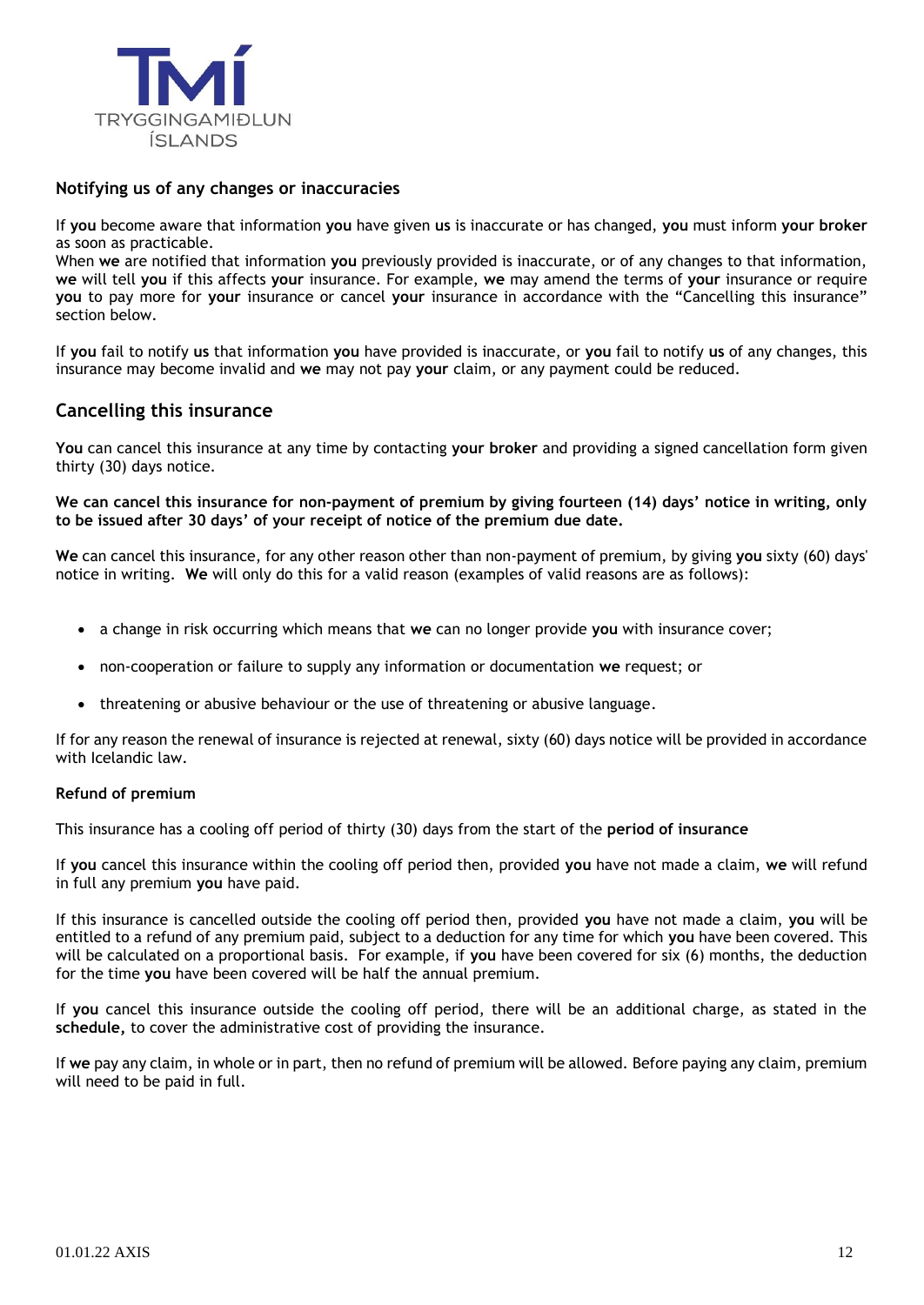

## **What is covered**

## **Section one**

#### **Accident**

This section only covers claims which fall within the definition of **bodily injury** and does not cover any claim caused or contributed to by **illness**.

**\_\_\_\_\_\_\_\_\_\_\_\_\_\_\_\_\_\_\_\_\_\_\_\_\_\_\_\_\_\_\_\_\_\_\_\_\_\_\_\_\_\_\_\_\_\_\_\_\_\_\_\_\_\_\_\_\_\_\_\_\_\_\_\_\_\_\_\_\_\_\_\_\_\_\_\_\_\_\_\_\_\_\_**

**\_\_\_\_\_\_\_\_\_\_\_\_\_\_\_\_\_\_\_\_\_\_\_\_\_\_\_\_\_\_\_\_\_\_\_\_\_\_\_\_\_\_\_\_\_\_\_\_\_\_\_\_\_\_\_\_\_\_\_\_\_\_\_\_\_\_\_\_\_\_\_\_\_\_\_\_\_\_\_\_\_** 

#### **What is covered**

**We** will pay the benefit shown in the 'schedule of benefits' if **you** suffer **bodily injury** during the **period of insurance** which results in **your**:

- 1. **Accidental** death benefit to be paid out in accordance with the local inheritance law, unless stated otherwise in the proposal form or another applicable document.
- 2. **Permanent total disablement** as per detailed in the table of compensation.
- 3. **Permanent partial disablement** as per detailed in the table of compensation.
- 4. **Temporary total disablement.**

#### **Conditions**

- 1. If the benefit for death is not covered and an **accident** results in **your** death within twelve (12) months following the date of the **accident**, then no claim will be payable, other than for **temporary total disablement** for any applicable period prior to death.
- 2. If the benefit for death is covered and an **accident** results in **your** death within twelve (12) months following the date of the **accident** and prior to the definite settlement of the benefit for disablement provided for under items 2 to 4 above, the benefit payable will be the maximum sum stated in the 'Schedule of Benefits' under item 1 – death in addition to any **temporary total disablement** already paid.
- 3. Any benefit for **permanent total disablement** or **permanent partial disablement** will not become payable before the expiry of twelve (12) months following the date of onset of disability arising from a **bodily injury**. In the event **your** partial disablement becomes total, the only benefit payable will be the maximum sum stated in the 'Schedule of Benefits' under item 2 – **permanent total disablement** in addition to any **temporary total disablement** already paid.
- 4. If the benefit for death is covered, this benefit will also be payable in the event of **your** disappearance. **We**  will only provide this benefit if:
	- a) **your** body is not found within twelve (12) months of **your** disappearance, and sufficient evidence is produced, that leads **us** inevitably to the conclusion that **you** have sustained **bodily injury** and that such injury has caused **your** death; and
	- b) the person or persons to whom such sum is paid will sign an undertaking to refund such sum to **us** if **you** are subsequently found to be alive.
- 5. If the benefit for **permanent partial disablement** or **permanent total disablement** is covered, the disability will be subject to the approval of two independent **qualified medical practitioners**, one to be appointed by **you** and the other by **us**. In the event of a dispute an independent third **qualified medical practitioner** will be appointed and their decision will be final and binding upon all parties.
- 6. If **you** have purchased **Permanent Total Disablement** or/and **Permanent Partial Disablement** the amount shown in **your schedule** is the maximum benefit payable under this policy. This table of compensation provides the scale of disability and total compensation available in the event **you** suffer from **accidental bodily injury** which results in any one of the listed disabilities. **Your** occupation is not taken into account.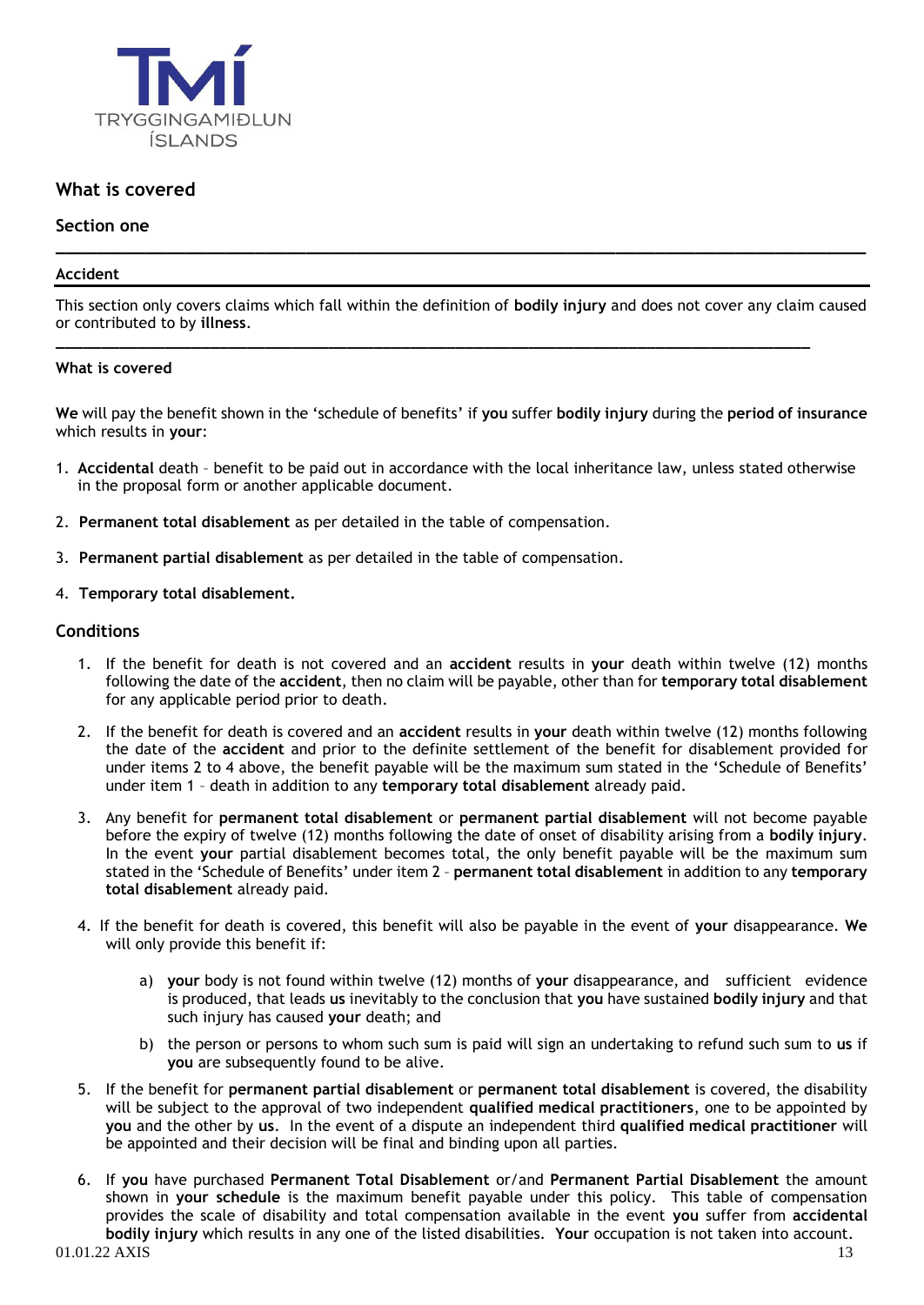

- 7. The total benefit payable in respect of several **bodily injuries** due to the same **accident** is calculated by adding together the various percentages stated but will not exceed 100% of the sum insured stated in **your schedule**. For instance, complete deafness in one ear and total paralysis of the circumflex nerve would be calculated at 40% and 20% respectively and thus 60% of the sum stated in **your schedule** for **permanent partial disablement** would become payable.
- 8. For permanent disablement not specified in the table, the degree of **your** disablement will be assessed by **us**  following recommendations made by a **qualified medical practitioner** by comparing the percentage shown in this scale.
- 9. In the event more than one item becomes payable for **your permanent partial disablement** the total sum will not exceed 100% of the sum stated within **your schedule** under item 3.
- 10. **Temporary total disablement** benefits will be paid for no more than the number of weeks as detailed in **your schedule** following **your elimination period**. Any weekly benefits will be paid in addition to any other benefit up to 104 weeks but will cease from the date which **you** are determined to have **permanent partial disablement** or be **permanently totally disabled** or with **your** death.
- 11. **Temporary total disablement** benefits payable for a fractional part of the week will be indemnified on the basis of one-seventh of the applicable weekly benefit for each day of disablement.
- 12. Coverage under this section is only available for individuals under 70 years of age, unless the insurance policy is held for two consecutive years prior to the individuals 70th birthday. If the policy is held for two consecutive years prior to the individuals  $70<sup>th</sup>$  birthday it may be available for individuals under 75 years of age.

#### **Section two**

#### **Illness**

This section only covers claims which fall within the definition of **illness** and does not cover any claim caused or contributed to by **bodily injury**.

**\_\_\_\_\_\_\_\_\_\_\_\_\_\_\_\_\_\_\_\_\_\_\_\_\_\_\_\_\_\_\_\_\_\_\_\_\_\_\_\_\_\_\_\_\_\_\_\_\_\_\_\_\_\_\_\_\_\_\_\_\_\_\_\_\_\_\_\_\_\_\_\_\_\_\_\_\_\_\_\_\_\_\_**

#### **What is covered**

**We** will pay the benefit shown in the 'Schedule of benefits' if **you** suffer **illness** during the **period of insurance** which results in **your**:

- 1. **Loss of sight** of both eyes.
- 2. **Permanent total disablement** as per detailed in the table of compensation.
- 3. **Permanent partial disablement** as per detailed in the table of compensation or as evaluated by a qualified doctor**.**
- 4. **Temporary total disablement**.

#### **Conditions**

1. Should an **illness** cause **your** death within twelve (12) months of the symptoms of that **illness** appearing prior to any benefit claimed under items 1 or 2 above becoming payable then **we** will only pay **you** in respect of item 4.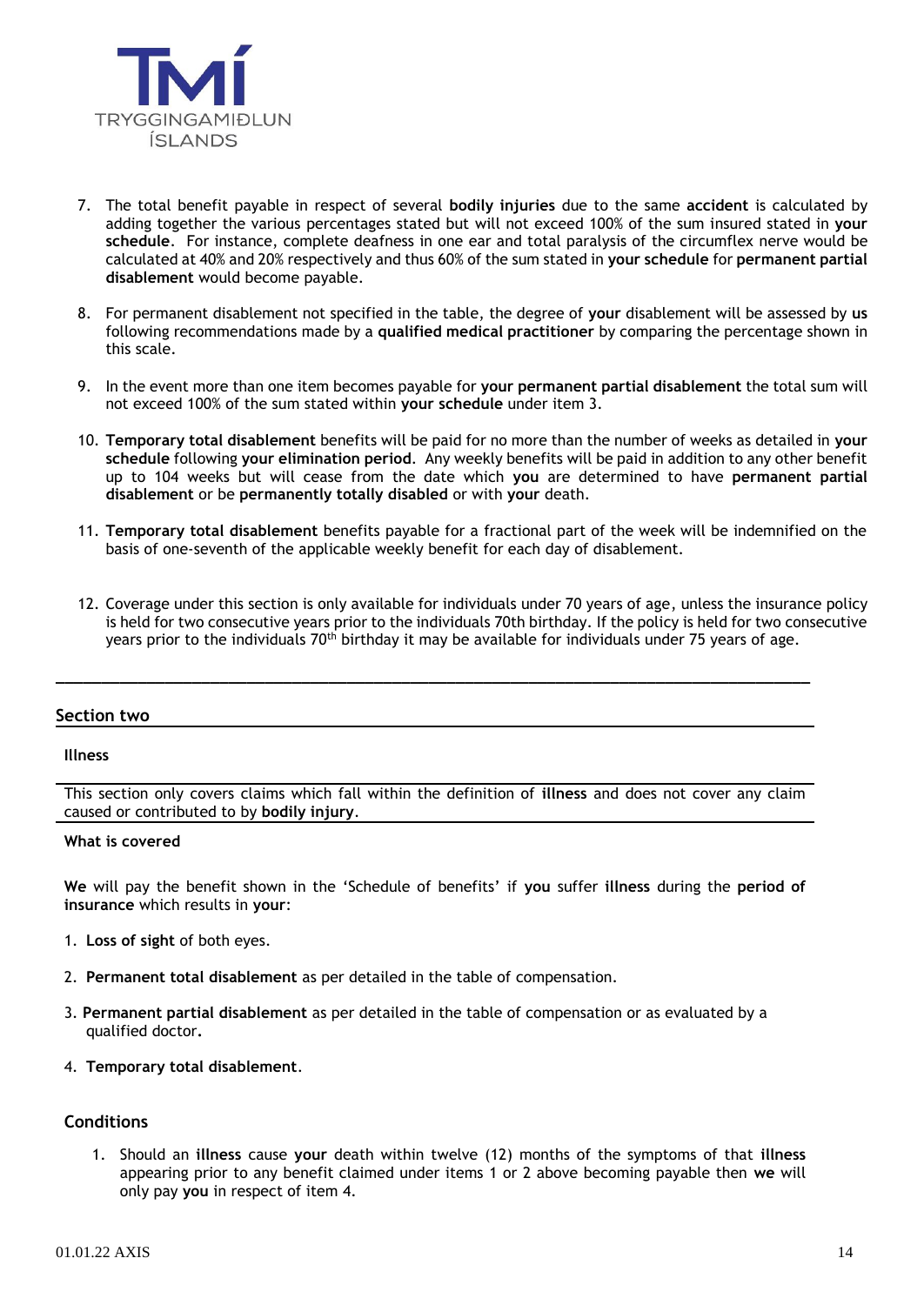

- 2. **Temporary total disablement** benefits will be paid for no more than the number of weeks as detailed in **your schedule** following **your elimination period**. Any weekly benefits will be paid in addition to any other benefit up to 104 weeks but will cease from the date which **you** are determined to have **permanent partial disability** or to be **permanently totally disabled** or with your death.
- 3. Any benefit for **permanent total disablement** or **permanent partial disablement** will not become payable before the expiry of twelve (12) months from diagnosis of an illness. In the event **your** partial disablement becomes total, the only benefit payable will be the maximum sum stated in the 'Schedule of Benefits' under item 2 – **permanent total disablement** in addition to any **temporary total disablement** already paid.
- 4. If the benefit for **permanent partial disablement** or **permanent total disablement** is covered, the disability will be subject to the approval of two independent **qualified medical practitioners**, one to be appointed by **you** and the other by **us**. In the event of a dispute an independent third **qualified medical practitioner** will be appointed and their decision will be final and binding upon all parties.
- 5. **Permanent partial disablement** lower than 20% is not covered. **Permanent partial disablement** from 20% and above will be paid in full.
- 6. In the event more than one item becomes payable for **your permanent partial disablement** the total sum will not exceed 100% of the sum stated within **your schedule** under item 3.
- 7. **Temporary total disablement** benefits payable for a fractional part of the week will be indemnified on the basis of one-seventh of the applicable weekly benefit for each day of disablement.
- 8. Coverage under this section is only available for individuals under 60 years of age, unless the insurance policy is held for two consecutive years prior to the individuals 60th birthday. If the policy is held for two consecutive years prior to the individuals  $60<sup>th</sup>$  birthday it may be available for individuals under 65 years of age.

#### **Section three**

#### **Enhanced benefits – accident only**

This section only covers claims which fall within the definition of **bodily injury** and does not cover any claim caused or contributed to by **illness**.

#### **What is covered**

- **1. Home and Workplace alterations expenses**
- **2. Hospital benefits**
- **3. Medical & travel reimbursement expenses whilst travelling abroad**
- **4. Dental**

#### **Conditions**

1. Following **our** prior approval, **we** will reimburse **you** 80% of the costs up to a maximum of GBP 3,750 for the expenses necessarily incurred to adapt **your** home to cater for **your** requirements following **your permanent total disablement**. **We** will also reimburse **you** 80% of the costs up to a maximum of GBP 3,750 for the expenses necessarily incurred to adapt **your** place of business/work to cater for **your** requirements following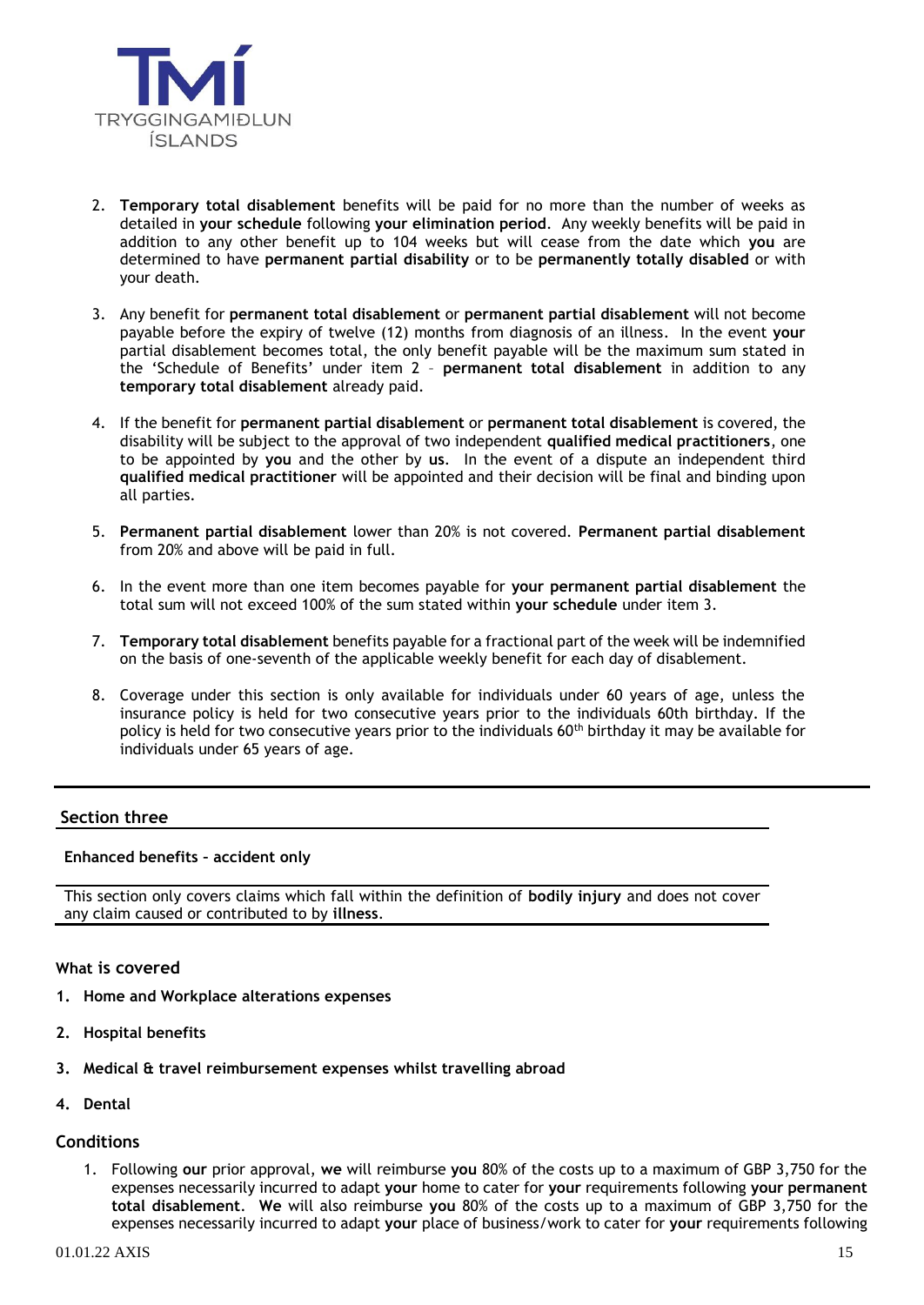

#### **your permanent total disablement**.

- 2. **We** will pay GBP 50 per day for each complete 24 hours spent as an in-patient if **you** are admitted to a registered hospital as a result of injury, up to a maximum of 60 days.
- 3. If **you** suffer a **bodily injury** whilst **you** are travelling outside of Iceland and require immediate medical attention from a **qualified medical practitioner**, **we** will reimburse **you** the medical expenses incurred up to the limit specified in **your schedule**. This includes the necessary medical, surgical or other remedial attention or treatment given or prescribed by a **qualified medical practitioner** including medicines, hospital care, nursing home and ambulance charges incurred and which cannot be delayed until **you** return to Iceland. **We** will continue to pay any medical costs incurred by **you** upon **your** return to Iceland which are not covered by the Icelandic Social Insurance System for up to two years from the date of the **accident**. **We** will also reimburse **you** if it is considered medically necessary that **you** require home nursing provided by a **qualified medical practitioner** or nurse for up to a maximum of 30 days.
- 4. If **you** suffer a **bodily injury** whilst **you** are travelling outside of Iceland and require immediate medical attention from a **qualified medical practitioner, we** will also reimburse **you** any additional travel and accommodation expenses in respect of **your** medical repatriation back to Iceland up to a maximum of GBP 500 each and every claim. This also includes other persons necessarily having to travel, remain with or escort **you** back to Iceland. In the event that **your** primary residence has been rented or leased for the duration of **your** overseas voyage **we** will reimburse **you** up to GBP 75 per day for a maximum of 30 days.
- 5. The insurance pays repairs on healthy and / or well-repaired teeth, which break due to accidental damage. No cover is provided for chewing related accidents. The amounts payable is a maximum of GBP 3,500 in excess of the first GBP 200 incurred. The insurance will only benefit dental damages that are not payable by another party. For example, another party may be 'The Social Insurance Administration' when in accordance with the laws of national insurance relating to the cost of dental payments.
- 6. All enhanced benefits are subject to an **excess** amount which will be deducted from **your** admissible expenses incurred in respect of any one claim and which is specified in **your schedule**.

## **What is not covered (applicable to Sections One, Two and Three)**

- A. This insurance does not cover claims in any way caused or contributed to by:
	- 1. war, whether war be declared or not, hostilities or any act of war or civil war;
	- 2. the actual or threatened use of pathogenic or poisonous biological or chemical materials by any person(s), committed for political, religious, ideological or similar purposes with the intention to influence any government and/or to put the public or any section of the public in fear;
	- 3. nuclear reaction, nuclear radiation or radioactive contamination;
	- 4. , or results from, any disease, or the fear or threat of any disease, which:
		- is notifiable to the government or a local authority under any law, order, act or statute; and/orf
		- is declared a Public Health Emergency of International Concern (PHEIC) by the World Health Organisation.
	- 5. **your** engaging in or taking part in armed forces service or operations;
	- 6. **your** suicide or attempted suicide or intentional self-injury;
	- 7. venereal disease or Acquired Immune Deficiency Syndrome (AIDS), AIDS Related Complex (ARC) or Human Immuno-deficiency Virus (HIV) howsoever these have been acquired or may be named;
	- 8. **your** deliberate exposure to exceptional danger (except in an attempt to save human life);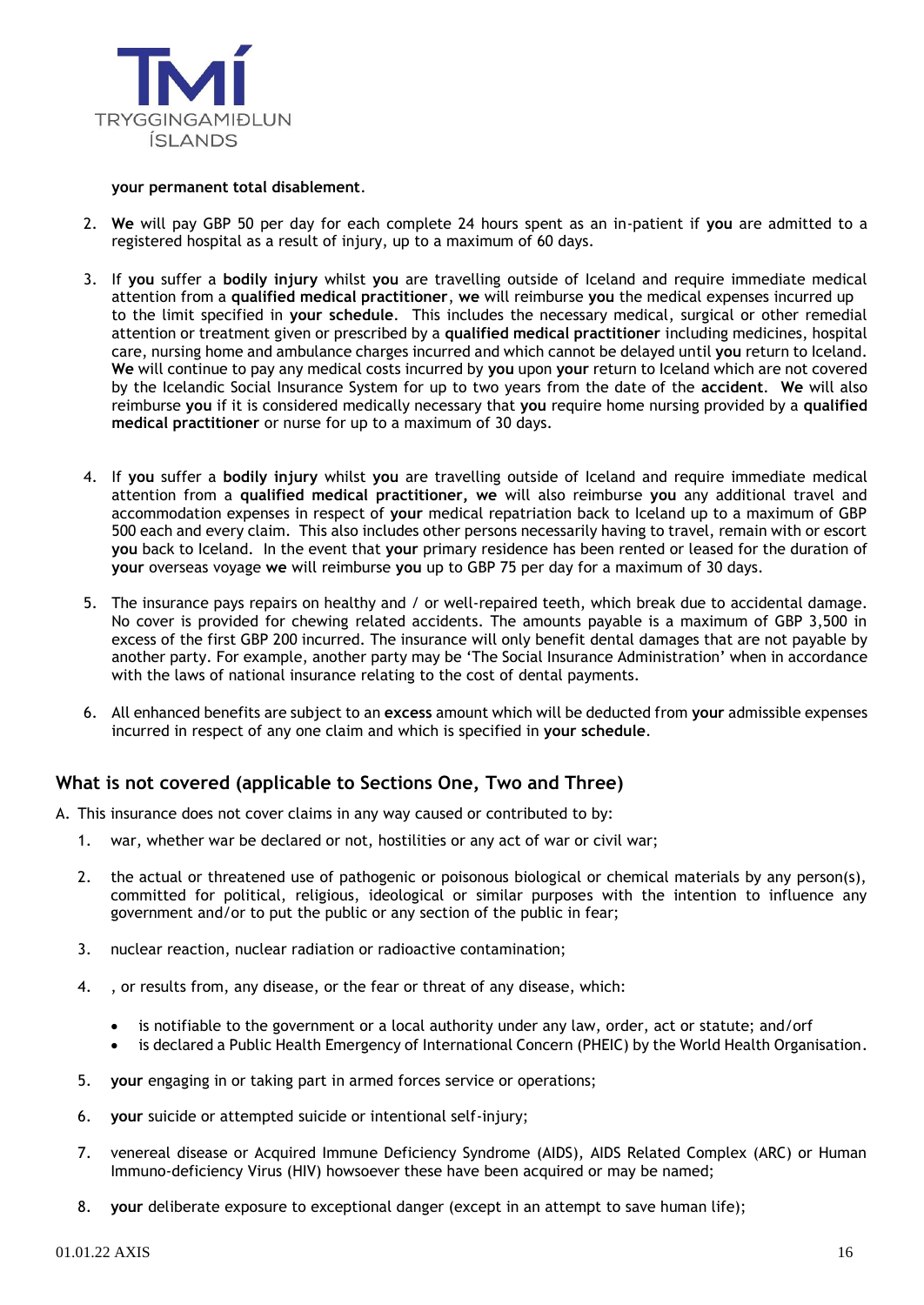

- 9. a criminal act by **you**;
- 10. **you** being intoxicated, by alcohol which is above the legal limits to drive a vehicle in the country **you** are driving within, or drugs, unless prescribed by a registered **Qualified medical practitioner**. All claims which arise due to alcohol or drug use (unless prescribed, as above) are also excluded.
- 11. neuroses, psychoneuroses, psychopathies or psychoses, anxiety, depression, stress, fatigue, burnout or any other mental or emotional diseases or disorders of any type;
- 12. a chronic pain syndrome including but not limited to Chronic or Complex Regional Pain Syndrome, or fibromyalgia (a syndrome characterised by chronic pain in the muscles and soft tissues surrounding the joints, fatigue and tenderness at specific sites in the body);
- 13. any and all accidents in a registered vehicle where the claimant is already insured under their motor insurance. This exclusion is in relation to **temporary total disability** only.
- 14. any and all accidents where **you**, either as a driver or passanger, are in an unregistered vehicle as well as registered vehicle were the driver and/or passenger are uninsured, both motor-driven and electric, unless specifically mentioned in proposal and accepted to be included with added premium by underwriters at proposal stage.
- 15. the use of, or inability to use, any application, software or programme in connection with any electronic device (for example a computer, laptop, smartphone, tablet or internet-capable electronic device).
- 16. any condition whether diagnosed or not, for which **you** have sought advice, diagnosis, treatment or counselling or of which **you** were aware or should have been aware at inception of this insurance or for which **you** have been treated at any time during the three (3) years prior to the inception of this insurance.
- **17.** Pregnancy or childbirth. However, if **you** have been on cover with **us** for a continuous period of 13-months, pregnancy and childbirth is covered if it develops into a complication which is diagnosed by a **Qualified Medical Practitioner** or consultant who specialises in obstetrics.
- 18. **Your** death due to **illness.**
- B. This insurance will not pay a benefit or any portion of a benefit for disablement arising from the interaction between **bodily injury** and another medical condition.

#### **C. Sanctions**

**We** will not provide any benefit under this insurance to the extent of providing cover, payment of any claim or the provision of any benefit where doing so would breach any sanction, prohibition or restriction imposed by law or regulation.

#### D. **Age**

**We** do not provide any **acciden**t (section 1) coverage for individuals 70 years of age or above, unless the insurance policy is held for two consecutive years prior to the individuals  $70<sup>th</sup>$  birthday. If the policy is held for two consecutive years prior to the individuals 70th birthday it may be available for individuals under 75 years of age.

**We** do not provide any **illness** (section 2) coverage for individuals 60 years of age or above, unless the insurance policy is held for two consecutive years prior to the individuals 60th birthday. If the policy is held for two consecutive years prior to the individuals  $60<sup>th</sup>$  birthday it may be available for individuals under 65 years of age.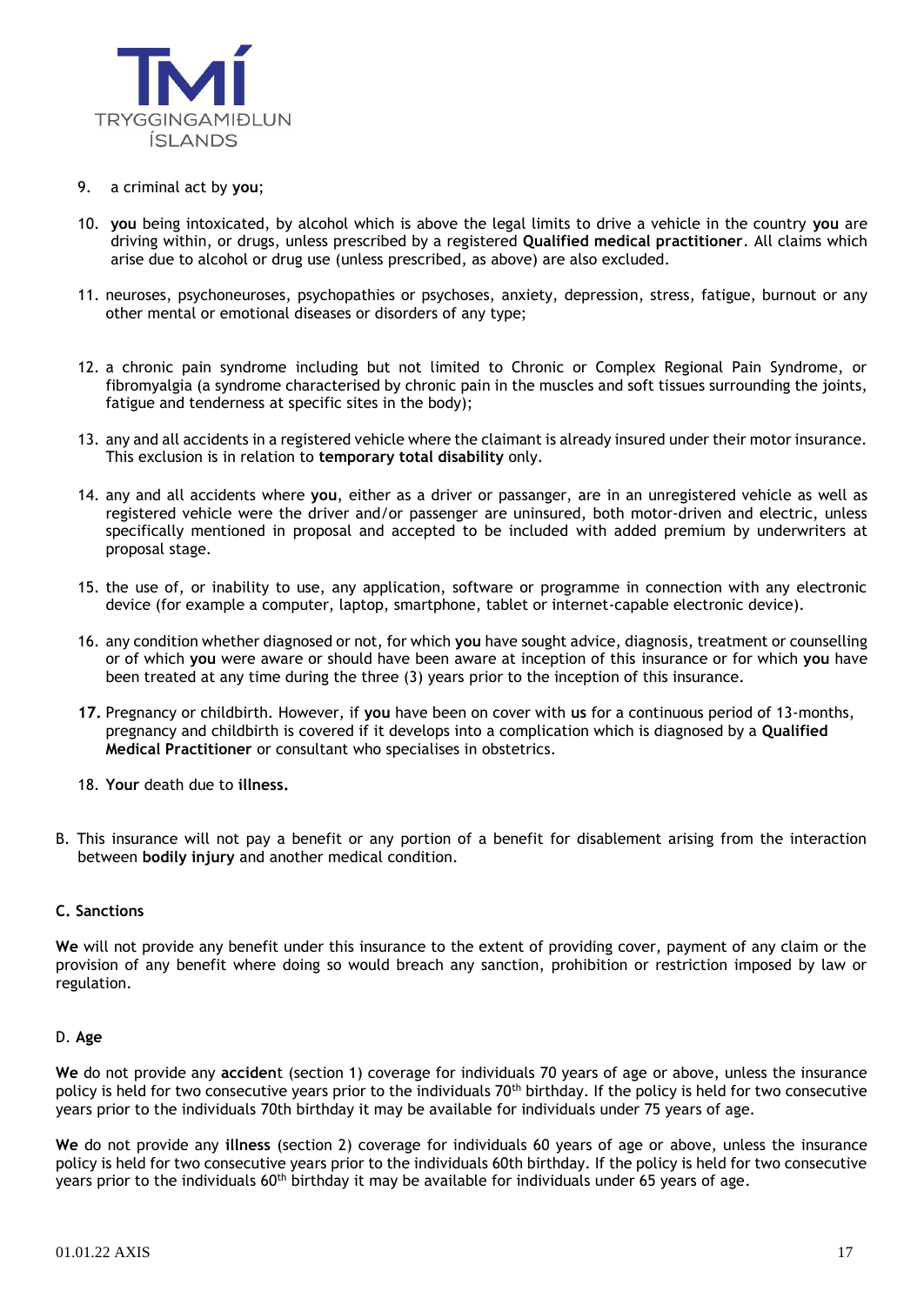

#### **E. Cyber Clause**

We will provide cover for bodily injury or illness which is accidentally caused by or arises out of a cyber incident. However, we will not provide any cover under any circumstances for bodily injury or illness arising directly or indirectly from a cyber act.

For the purpose of this clause:

Cyber Act means:

- I. a deliberate, unauthorised, malicious or criminal act;
- a series of related deliberate, unauthorised, malicious or criminal acts; or
- III. any threat or hoax relating to i and/or ii above, regardless of time and place, involving access to or the processing, use or operation of any computer system.

Cyber Incident means:

- I. any error or omission or series of related errors or omissions involving access to or the processing, use, or operation of any computer system; or
- II. any partial or total unavailability or failure or series of related partial or total unavailability or failures to access, process, use or operate any computer system.

Computer System means any computer, hardware, software, communications system, electronic device (including, but not limited to, smart phone, laptop, tablet, wearable device), server, cloud or microcontroller, including any similar system or any configuration of the aforementioned and including any associated input, output, data storage device, networking equipment or back up facility, owned or operated by you or any other party.

#### **F. Several Liability**

The subscribing insurers' obligations under contracts of insurance to which they subscribe are several and not joint and are limited solely to the extent of their individual subscriptions. The subscribing insurers are not responsible for the subscription of any co-subscribing insurer who for any reason does not satisfy all or part of its obligations.

## **What is not covered – applicable to section Three only**

This insurance does not cover claims in any way caused or contributed to by:

- **1. Illness**
- 2. Treatment provided after 24 months from the date **you** sustained **bodily injury**.
- 3. Any expenses relating from or relating to elective or cosmetic surgery.
- 4. Routine dental and optical treatment, or the provision of dentures, spectacles, lenses or contact lenses.
- 5. Any treatment from a chiropractor, physiotherapist or any other source of alternative medicine, unless this has been recommended by the treating **qualified medical practitioner** and then authorised by **us**.
- 6. The cost of continuing regular medication for any condition for which medical advice, or treatment is being followed prior to the inception of this policy or employment of the insured person, whichever is the later.
- 7. Any expense recoverable under any reciprocal health arrangement such as the European Health Insurance Card, the Icelandic Social Insurance System or any other insurance policy.
- 8. Expenses for routine medical examinations, check-ups, tests, or scans unless they relate to **your accidental bodily injury**.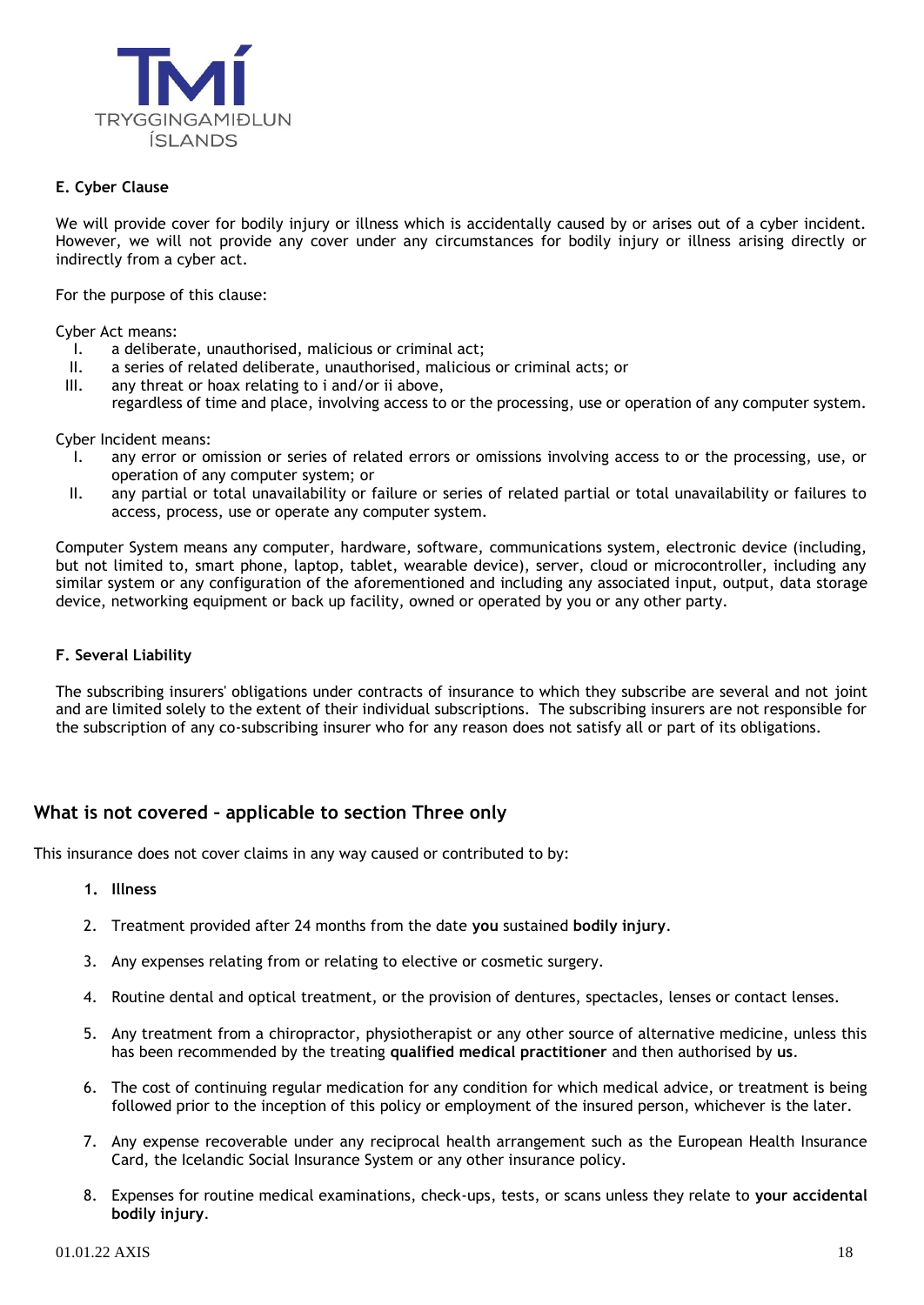

- 9. Medicines or drugs without a **qualified medical practitioner**'s prescription.
- 10. Any expenses arising from the failure to follow the advice of a **qualified medical practitioner**.
- 11. The **excess** amount as specified on the **Schedule** will be deducted from all admissible expenses incurred in respect of any one claim.
- 12. Birth Defects or congenital (a disease or physical abnormality present from birth) **Illnesses**.

#### **How to make a claim**

#### **Things you must do**

**You** must comply with the obligations set out below. If **we** determine that any claim **you** make under this insurance has been adversely impacted directly by **your** failure to comply with the obligations below, **we** may refuse to pay **your** claim or reduce the amount of any payment **we** make for the claim.

- 1. In the event of an **accident** or **illness** which causes or may cause a claim under this insurance, **you** must as soon as practicable:
	- a) seek the attention of a duly **qualified medical practitioner**; and
	- b) notify **your broker**.
- 2. **You** must provide **us** or **our** medical adviser with the necessary authorisation to access or obtain all **your** medical records, notes and correspondence referring to the subject of a claim or a related pre-existing condition (as described in A.16 on page 17). The medical adviser must, for the purpose of reviewing the claim, be allowed to examine **you** as **we** consider necessary.
- 3. **You** must provide **your broker** with all information **we** may reasonably require including a fully completed claim form. **We** will only request information in relation to **your** claim.
- 4. All claims under this policy must be notified to **us** via **your broker** within a period of one year from the time **you** were aware of the circumstances of the claim.
- 5. Once a claim has been notified to **us we** requireall requested information to be receivedin a timely manner. If requested information is not received within 3 months from our original request we reserve the right to consider the claim closed. **We** will notify **you** of **our** intent to close **your** claim should the requested information not be forthcoming and **you** will have a final opportunity to provide the required information to **us**. If the delay prejudices **our** enquires **we** may not be able to proceed with **your** claim.
- 6. **You** must actively seek and attend the prescribed treatment proposed by medical professionals to facilitate a recovery from injury/illness. Failing to follow medical advice and treatment may result in ceasing of benefits.

## **How we deal with your claim**

When **you** notify **your broker** of a claim, **we** will send **you** a claim form which **you** are required to complete and return to **us**.

Once **your** claim is accepted, **we** will pay **you** the amount stated in the relevant section of the 'schedule of benefits'.

1. The maximum **benefit period** in respect of **temporary total disablement** will be the **benefit period** shown in the 'schedule of benefits' following the expiry of the **elimination period.**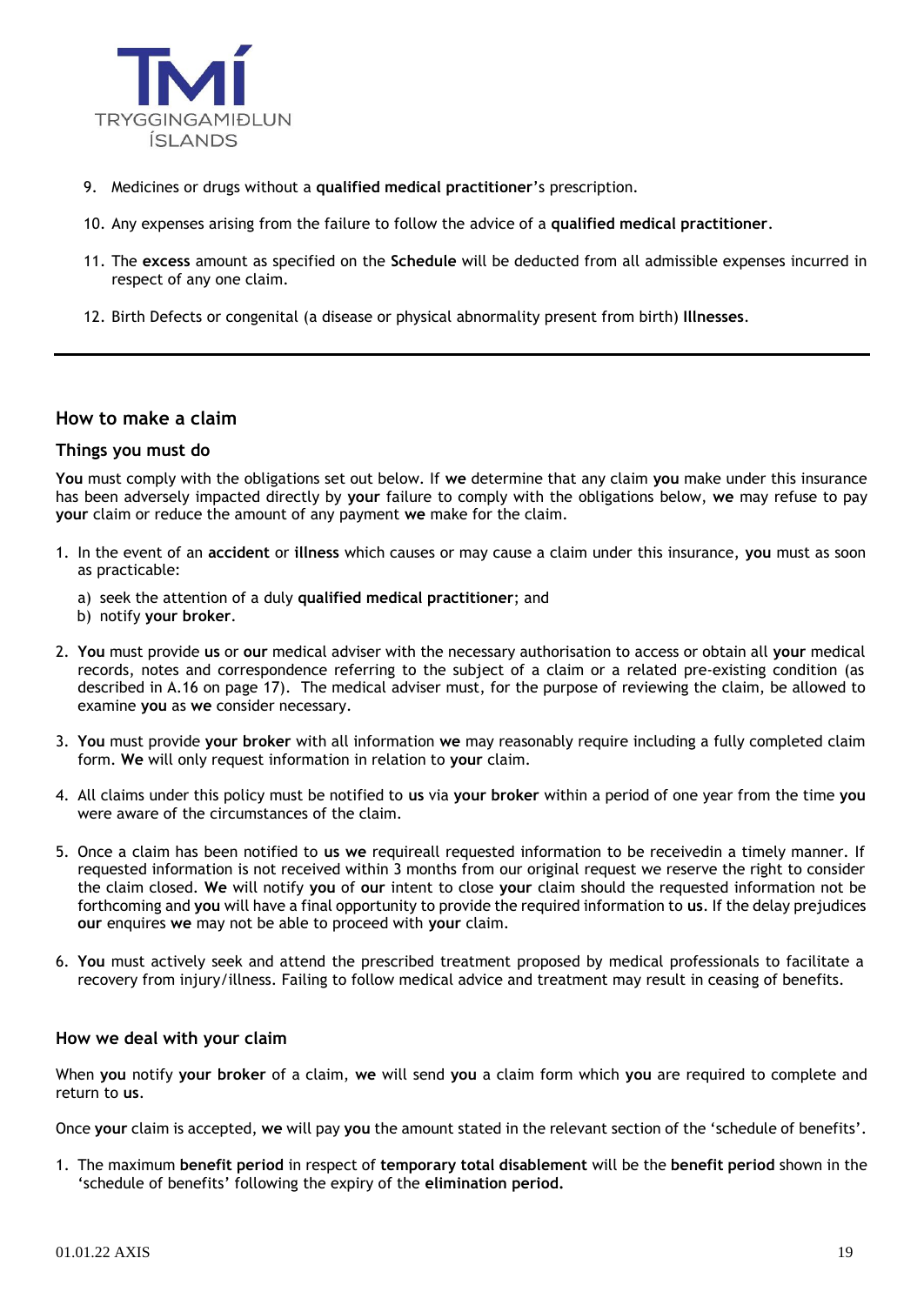

- **2.** The benefit amount paid in respect of **temporary total disablement** can be shown in **your schedule**. That amount can however never exceed 75% of **your gross** average income of 6 months prior to claim event. **We** reserve the right to confirm those amounts by requesting **your** tax report and/or payslips for up to 3 previous years to confirm average income and/or occupacy, if needed.
- 3. The total sum payable under this insurance in respect of any one (1) or more claims will not exceed in all the largest benefit under any one of the items contained in the 'schedule of benefits'.

## **Fraudulent claims**

If **you** make a fraudulent claim under this insurance contract, then **we**:

- (a) Are not liable to pay the claim; and
- (b) May recover from **you** any sums paid by **us** to **you** in respect of the claim; and
- (c) May by notice to **you** treat the contract as having been terminated with effect from the time of the fraudulent act.

If **we** exercise **our** right under clause (c) above:

- (a) **We** will not be liable to **you** in respect of a relevant event occurring after the time of the fraudulent act. A relevant event is whatever gives rise to **our** liability under the insurance contract (such as the occurrence of a loss, the making of a claim, or the notification of a potential claim); and,
- (b) **We** need not return any of the premiums paid.

#### **How to make a complaint**

**Our** aim is to ensure that all aspects of **your** insurance are dealt with promptly, efficiently and fairly. At all times **we** are committed to providing **you** with the highest standard of service.

If **you** have any queries regarding your insurance or If, at anytime, **you** wish to make a formal complaint this should be addressed to:

Tryggingamiðlun Íslands - TMI Hlíðasmári 12 201 Kópavogur Tel: + 354 553 6688 E-mail: [tmi@tmi.is](mailto:tmi@tmi.is)

Your complaint will be acknowledged, in writing, with 5 (five) business days of the complaint being made.

A decision on your complaint will be provided to you, in writing, within 8 (eight) weeks of the complaint being made.

Should **you** remain dissatisfied with the final response or if **you** have not received a final response within 8 (eight) weeks of the complaint being made, **you** may be eligible to refer **your** formal complaint to the Financial Supervisory Authority in Iceland. The contact details are as follows:

The Insurance Complaints Committee Financial Supervisory Authority Höfðatún 2 105 Reykjavík Iceland Tel: + 354 520 3700 Fax: +354 520 3727 E-mail: [urskvatr@fme.is](mailto:urskvatr@fme.is) Website: [www.en.fme.is/supervision/consumer-affairs/the-insurance-complaints-committee/](http://en.fme.is/supervision/consumer-affairs/the-insurance-complaints-committee/)

The complaints handling arrangements above are without prejudice to your right to commence a legal action or an alternative dispute resolution proceeding in accordance with your contractual rights.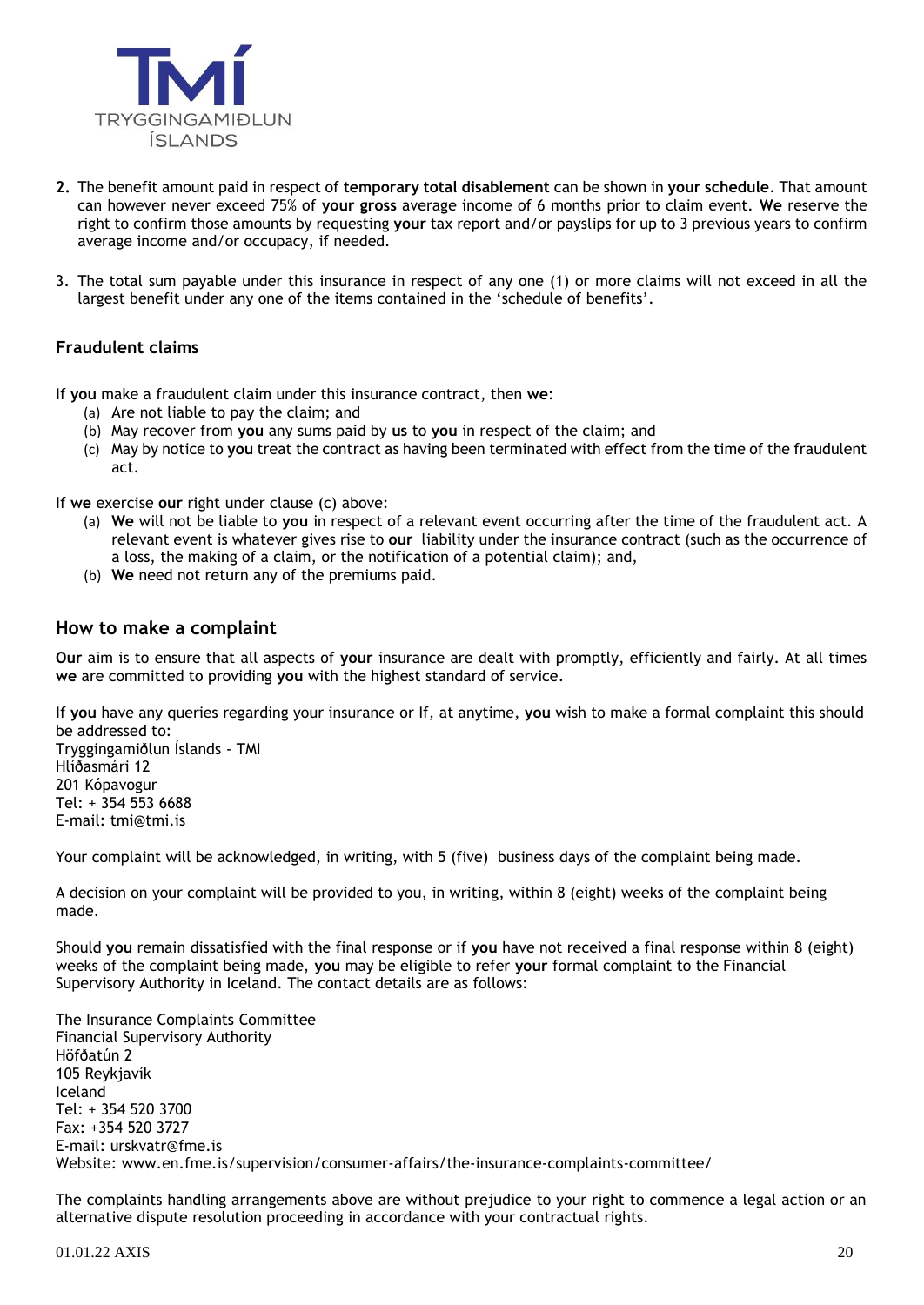

## **Compensation arrangements**

AXIS Specialty Europe SE (ASE) is covered by the Insurance Compensation Fund (ICF). You may be entitled to compensation from the ICF if ASE is unable to meet its obligations to you under this insurance.

If you are entitled to compensation from the ICF, the level and extent of the compensation will depend on the nature of this insurance. This scheme is overseen by the Central Bank of Ireland and further information can be found on their website, www.centralbank.ie

## **Law and Jurisdiction**

It is agreed that this Insurance shall be governed exclusively by the law and practice of Iceland and any disputes arising under, out of or in connection with this Insurance shall be exclusively subject to the jurisdiction of any competent court in Iceland.

## **Policy Format**

Upon request **we** can provide Braille, audio or large print versions of the policy and the associated documentation including the Key Facts document. If **you** require an alternative format **you** should contact **your broker** through whom this policy was arranged.

## **Data Protection – General Data Protection Regulation**

AXIS values its relationship with you. Protecting the privacy of your personal information is of great importance to us. We want you to understand how and why we collect personal information about you, how we use it, your rights regarding this information, the conditions under which we may disclose it to others and how we keep it secure.

#### **What type of information do we collect about you?**

The personal information we collect about you may include:

• Name, address, phone number, email

- **Gender**
- Marital status
- Date and place of birth
- Government identification numbers (National Insurance, Social Security, Passport, Tax, Driver's Licence)
- Family information
- Banking information
- Health information / medical history
- Criminal history
- Credit history and credit score
- Claim /Policy Numbers

#### **How do we collect information about you?**

We primarily collect personal information from you or your representative through the policy application process. However, we may also collect information about you from your family members or employer, credit reference agencies, anti-fraud databases, sanctions lists, relevant government agencies, and those who may be involved in a claim – claimants, witnesses, experts, adjustors, and others.

#### **Why are we collecting your personal information?**

We may collect your personal information for the following purposes:

- Account setup, including background checks
- Evaluating risks to be covered
- Risk modelling and underwriting
- Customer service communications